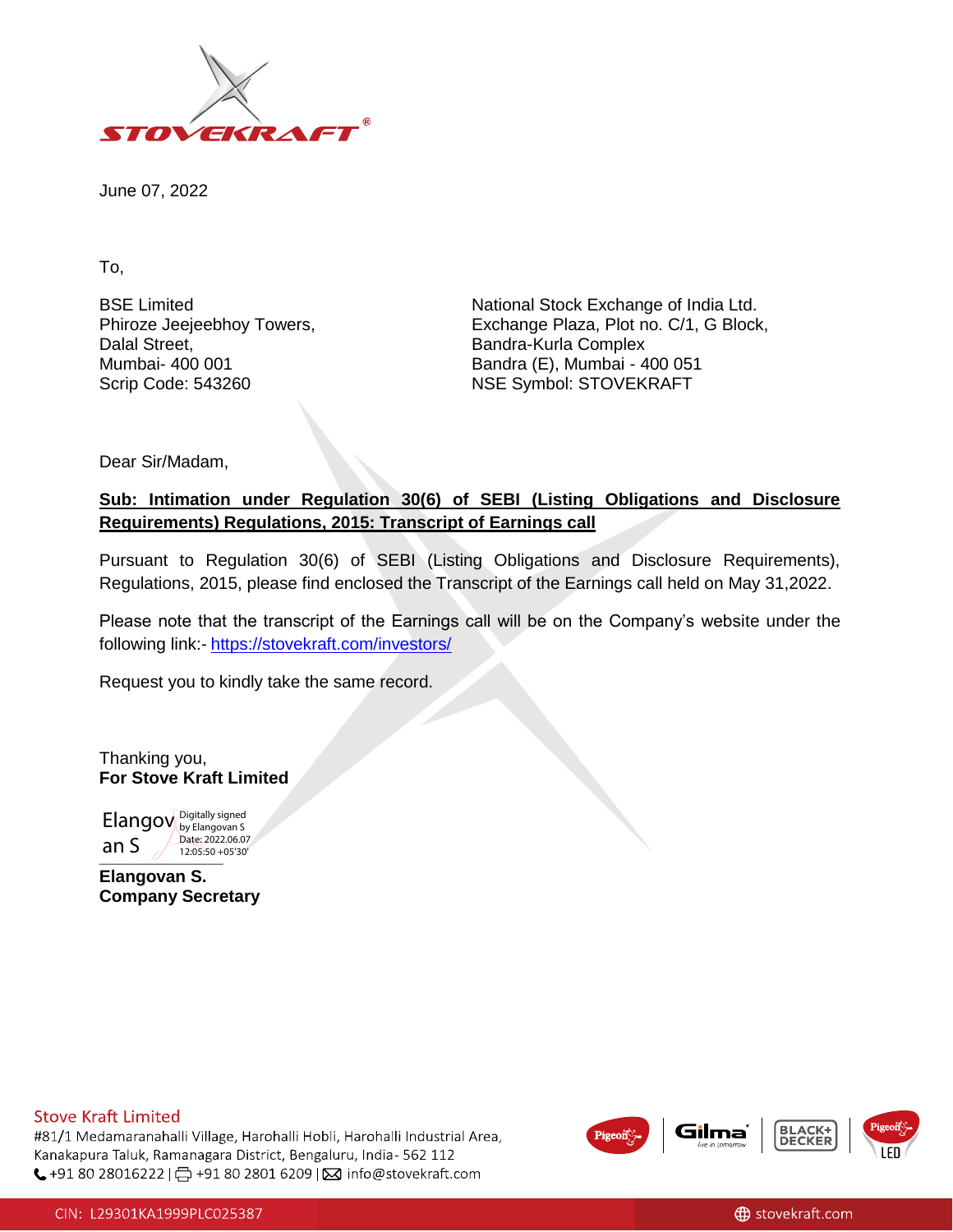

# "Stovekraft Limited Q4 FY2022 Earnings Conference Call"

**May 31, 2022** 





**MANAGEMENT: MR. RAJENDRA GANDHI - MANAGING DIRECTOR AND PROMOTER, STOVEKRAFT LIMITED MR. RAJIV MEHTA - CEO, STOVEKRAFT LIMITED MR. BALAJI AS - CFO, STOVEKRAFT LIMITED**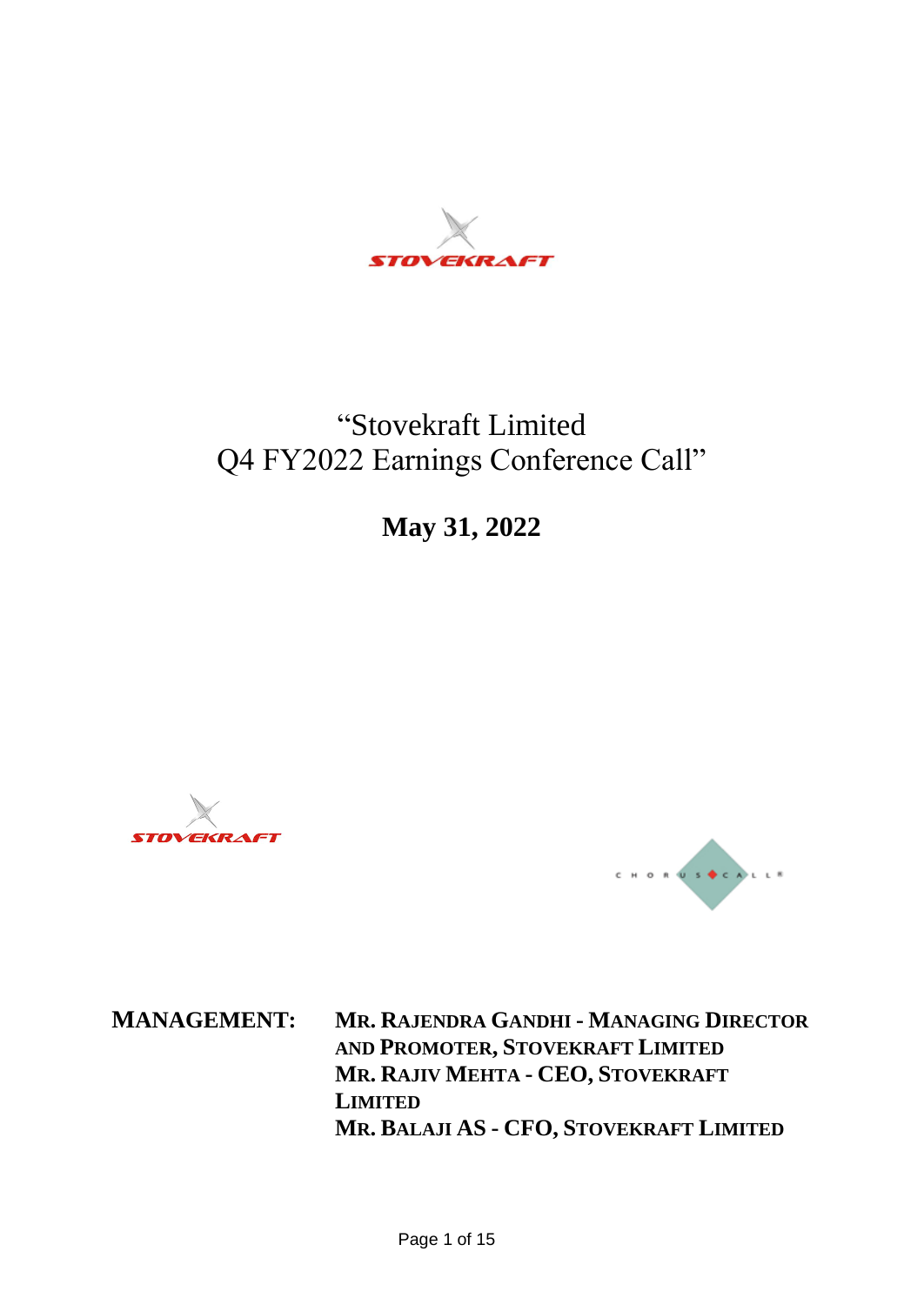

**Moderator:** Ladies and gentlemen, good day and welcome to the Stovekraft Limited Q4 FY '22 Earnings Conference Call. This conference call may contain forward-looking statements about the company, which are based on the beliefs, opinions, and expectations of the company as on the date of this call. These statements are not the guarantees of future performance and involve risks and uncertainties that are difficult to predict. As a reminder, all participants' lines will be in listen-only mode, and there will be an

opportunity for you to ask questions after the presentation concludes. Should you need assistance during the conference call, please signal an operator by pressing '\*' and '0' on your touchtone phone. Please note, this conference is being recorded.

I'd now like to turn the conference over to Mr. Rajendra Gandhi, Managing Director and Promoter. Sir, thank you and over to you.

**Rajendra Gandhi:** Thank you. Good afternoon, everyone. I hope that all of you and your families are safe and healthy. On behalf of Stovekraft Limited, I extend a warm welcome to all participants on Q4 and FY '22 financial results discussion call. Today on the call, I am joined by Mr. Rajiv Mehta, our CEO; Mr. Balaji AS, our CFO and the Orient Capital team who are our investor relationship advisor.

> We are pleased to inform you that your company has crossed INR 1,000 crore revenue for the first time and posted a revenue of INR 1,136 crore, an increase of 32% over last year. While EBITDA and profit after tax, for the years stood at INR 108 crore and INR 56.4 crore respectively. We witnessed the challenging external environment with global supply chain volatility, fuel and commodity price pressures in Q4 FY '22. But overall, the consumer sentiments look strong and opening up the economy and the markets.

> We witnessed strong growth in offline revenues backed by addition of about 27,000 outlets during the year. E-commerce channels continue to grow steadily at 36.4% year-on-year. During the fourth quarter, we recorded the revenue of INR 261 crore an increase of 11% over the last year.

> The growth in Y-o-Y revenues was contributed by 18% growth in volumes and 11% increase in the selling price. Despite the increase in selling price, the impact of higher raw prices continued to cause the declining gross margins and EBITDA margins by 450 basis points and 265 basis points, respectively, when compared to the same period last year. EBITDA and profit after tax for Q4 FY '22 stood at INR 21.1 crore and INR 8.8 crore, respectively. During FY '22, our pressure cooker category had a volume growth of 26% and accounted for 24% of our revenues. We continued to rapidly grow our LED business and during FY '22, we achieved a volume growth of 18% and this business contributed to 7% of our total revenues.

> Our small appliances business saw a volume growth of 17% and contributed 30% to our total revenues. Our domestic non-stick cookware category had a volume growth of 24%, while the export business saw a decline due to the non-availability of containers, there was a disruption in logistics of sea freight.

> The revenues under our cooktop category, we had a volume growth of 30%, while contributing to 22% of our revenues. In addition, the company started power generation through our own installation of solar panels on our factory rooftops and a windmill at Kottige, Chitradurga, Karnataka. Both these initiatives are expected to generate 50% of our requirement of power for FY '23. And on a blended cost it will amount to a saving of 35% on our power cost for FY '23.

> I am pleased to inform, we have successfully completed the acquisition of SKAVA, which we announced in the last quarter. The commercial production for SKAVA is just beginning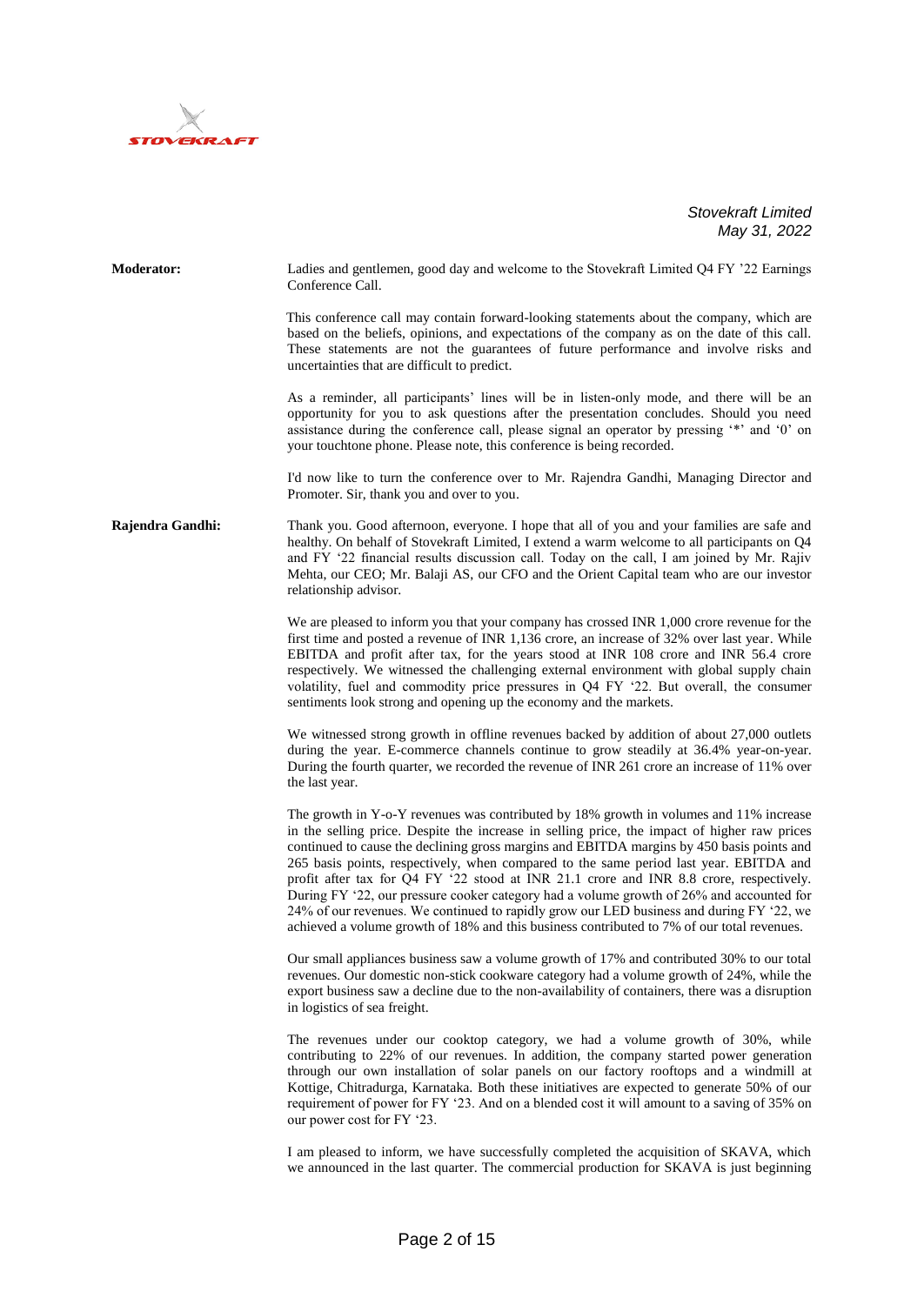

this month of my May '22. For the year ended 2022, our RoCE stood at 16.7%. Net debt stood at INR 52 crore and working couple days have come down to 32 days. Now I would request the moderator to open the floor for question and answers. Thank you. **Moderator:** Thank you very much, sir. We will now begin the 'Question & Answer' session. We have a first question from the line Pritesh Chheda from Lucky Investment Managers. Please go ahead. **Pritesh Chheda:** Yes, sir, where are we on recouping the gross margin numbers? What actions we are taking and where are we on the cost curve and the pricing curve? **Rajendra Gandhi:** So on the gross margin, we will continue to endeavour to protect the 31% gross margin and at the cost, again our endeavor will be to maintain it at our about 20%. So that should leave us with protection -- I can say our endeavor be to protect that 11% gross EBITDA margin. **Pritesh Chheda:** So what are we doing there sir. And why -- earlier your earlier communication used to be 31% to 35% gross margin, today your communication is 31%. **Rajendra Gandhi:** Yes, so that's I'll repeat our endeavor will be to protect this 31% and what we are doing for this quarter on quarter. Of course, the last year we had very, very volatile situation unprecedented in the past on all input costs, whether it was sea freight, it was paper, of course, our major input, like aluminium, steel, copper, plastic, all of these inputs had very high volatility. I can say to the extent of input cost some material cost price increase even upwards of 60%, 70%. But we had passed on some price increase and there was a shortfall of this and that is what has resulted in depleting of the gross margins. But I can also say that we have taken additional measures over the particularly last quarter and the first quarter of this year, which we are ensuring that will protect this margin. And fortunately also, the costs are also getting slowly favorable. It is not that we are working on this, but we are -- overall I can only say that we are working towards this -- protecting this level, it does not mean that we'll end up only -- in business works like this. Whenever there is input cost pressure, the margins are generally under pressure, but wherever the price -- when you see that input cost price coming down, then the margins become a little more healthier, particularly in the last year, because you are seeing that the best times also. That we would have sometimes at been 34%. That was the time when all input costs were actually going down. **Pritesh Chheda:** So now have you entered a phase where your pricing increases now ahead of cost because we've seen all the base metal prices correcting significantly, is your last price hike now ahead of that metal price, or you're still behind the metal price? I think until last quarter you were referring to aluminium at whatever \$2,600, \$2,800 or \$3,000, and now I think most of them should be below. So where are we on that? **Rajendra Gandhi:** So I'll also tell you, I'll guide you something which will give you a little more comfort. In the last quarter, particularly when you see our number for the last quarter, we had a one-time raw material, we provided for raw material to the extent of INR 5.5 crore. We had during the COVID times got into some COVID products and we believe that while we may still be able to recover some, but we provided 100% of that on the raw material input cost. So the margin side, I can say, even in the last quarter, we are ahead of our, what you want to protect we are ahead of even that. **Pritesh Chheda:** So INR 5 crore means say 2%. So you already at 68% RM to sales which means. **Rajendra Gandhi:** Yes, closer to that. **Pritesh Chheda:** Okay. And my second and last question is sir, what was the volume growth that you had for full year in FY '22?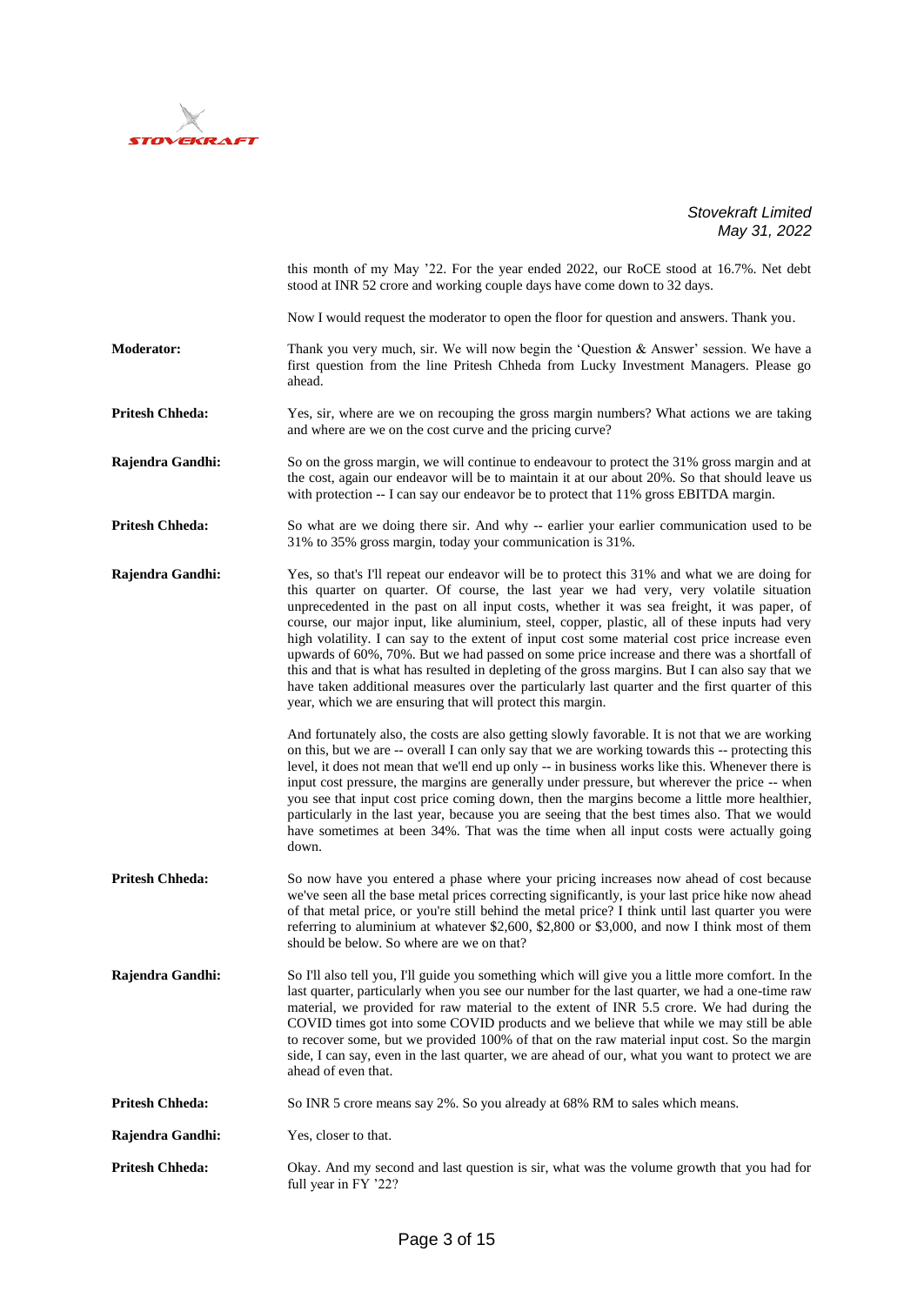

| Rajendra Gandhi:       | Volume growth is between 18% and 19%, the rest coming from value.                                                                                                                                                                                                                                                                                                                                                                                                                                                                                                                                                                                                                                                                                                                                                                                                                                                                                                                                                                                                                                                                                                           |
|------------------------|-----------------------------------------------------------------------------------------------------------------------------------------------------------------------------------------------------------------------------------------------------------------------------------------------------------------------------------------------------------------------------------------------------------------------------------------------------------------------------------------------------------------------------------------------------------------------------------------------------------------------------------------------------------------------------------------------------------------------------------------------------------------------------------------------------------------------------------------------------------------------------------------------------------------------------------------------------------------------------------------------------------------------------------------------------------------------------------------------------------------------------------------------------------------------------|
| <b>Pritesh Chheda:</b> | And what is the carry forward price increases that are there, which would've taken in second<br>half whose benefits also should be there in '23. And what is pricing taken so far?                                                                                                                                                                                                                                                                                                                                                                                                                                                                                                                                                                                                                                                                                                                                                                                                                                                                                                                                                                                          |
| Rajendra Gandhi:       | We have again, progressively, over the year, every quarter there was the price increase. The<br>whole price increase that we took for the whole year is in the range of 10% of course it will<br>vary from category to category that was for the last financial year. We did take a price<br>increase again for this current quarter between 3% to 4%.                                                                                                                                                                                                                                                                                                                                                                                                                                                                                                                                                                                                                                                                                                                                                                                                                      |
| <b>Pritesh Chheda:</b> | Okay. And past you were mentioning that you will grow 25% CAGR for a few years, where<br>are we on that thought process?                                                                                                                                                                                                                                                                                                                                                                                                                                                                                                                                                                                                                                                                                                                                                                                                                                                                                                                                                                                                                                                    |
| Rajendra Gandhi:       | The business, I mean, the markets are robust and our endeavor will be definitely to grow at<br>the pace that we have been growing the last three, four years.                                                                                                                                                                                                                                                                                                                                                                                                                                                                                                                                                                                                                                                                                                                                                                                                                                                                                                                                                                                                               |
| <b>Moderator:</b>      | Thank you. We have next question from the line of Achal Lohade with JM Financial. Please.<br>Go ahead.                                                                                                                                                                                                                                                                                                                                                                                                                                                                                                                                                                                                                                                                                                                                                                                                                                                                                                                                                                                                                                                                      |
| <b>Achal Lohade:</b>   | Yes. Hi. Good afternoon, sir. My first question was if you could talk about the employee cost<br>being lower Q-o-Q and it's down Y-o-Y, while the sales is up on a Y-o-Y basis. If you could<br>help us understand, what is the recurring cost or what is the employee cost one should look at<br>on an annual basis?                                                                                                                                                                                                                                                                                                                                                                                                                                                                                                                                                                                                                                                                                                                                                                                                                                                       |
| Balaji AS:             | Yes. So what happened between the Q3 and Q4 is in Q3 we had about INR 33.4 crore of<br>employee cost that was reported. If you remember last time on the call, we had mentioned<br>that that included a one-time special sort of support that we provided to the employees of<br>about INR 2.5 crore, so that has obviously not featured in the Q4. In addition to it, there was<br>an annual reversal of the bonus/ variable pay that we had created for all the employee and<br>therefore the proportion of those employees who had left during there and therefore not<br>eligible that was reversed. This quantum was about INR 2.5 crore. And then the third<br>component is that there was a regrouping of contract labor costs, which till last year we were<br>showing it under labor, employee expense itself. This time basis the discussion with the<br>statutory auditors, this has been regrouped into the other expenses. So that is not necessarily a<br>reduction, but more of a regrouping that has happened. So if you see the actual contraction<br>per say between Q2 and Q4 is less than INR 1 crore, in terms of the fixed cost that has<br>happened. |
| <b>Achal Lohade:</b>   | What is the quantum of this regrouping of labor costs for 4Q FY '22 and FY '22?                                                                                                                                                                                                                                                                                                                                                                                                                                                                                                                                                                                                                                                                                                                                                                                                                                                                                                                                                                                                                                                                                             |
| Balaji AS:             | INR 2.7 crore.                                                                                                                                                                                                                                                                                                                                                                                                                                                                                                                                                                                                                                                                                                                                                                                                                                                                                                                                                                                                                                                                                                                                                              |
| <b>Achal Lohade:</b>   | INR 2.7 crore for the fourth quarter, as well as for the full year.                                                                                                                                                                                                                                                                                                                                                                                                                                                                                                                                                                                                                                                                                                                                                                                                                                                                                                                                                                                                                                                                                                         |
| Balaji AS:             | It's for the full year and because the $Q4$ is only the balancing figure between what is reported<br>in Q3, the entire impact of the regrouping would also appear in Q4 financials.                                                                                                                                                                                                                                                                                                                                                                                                                                                                                                                                                                                                                                                                                                                                                                                                                                                                                                                                                                                         |
| <b>Achal Lohade:</b>   | Understood. My another question was if you could quantify at this point in time, if you look<br>at the raw cost as we speak, what is the extent of price increase we have to take to pass on<br>that fully? Part of that we would've taken till now, but how much incremental is required<br>apart from the one which you have already announced or taken how much more is required to<br>kind of normalize this gross margins to 33% or levels.                                                                                                                                                                                                                                                                                                                                                                                                                                                                                                                                                                                                                                                                                                                            |
| Rajiv Mehta:           | So Achal, if you look at Q1, and if you see Q4, both Q4 last year we took an increase<br>between 3% to 4%. Again, in Q1, we took an increase of 3% to 4%. There was an impact of<br>18% because of the RM price increase directly on the gross margin. Of that 18%, 11% has                                                                                                                                                                                                                                                                                                                                                                                                                                                                                                                                                                                                                                                                                                                                                                                                                                                                                                 |

been already absorbed because of the net price increase over the year. The balance 7%, about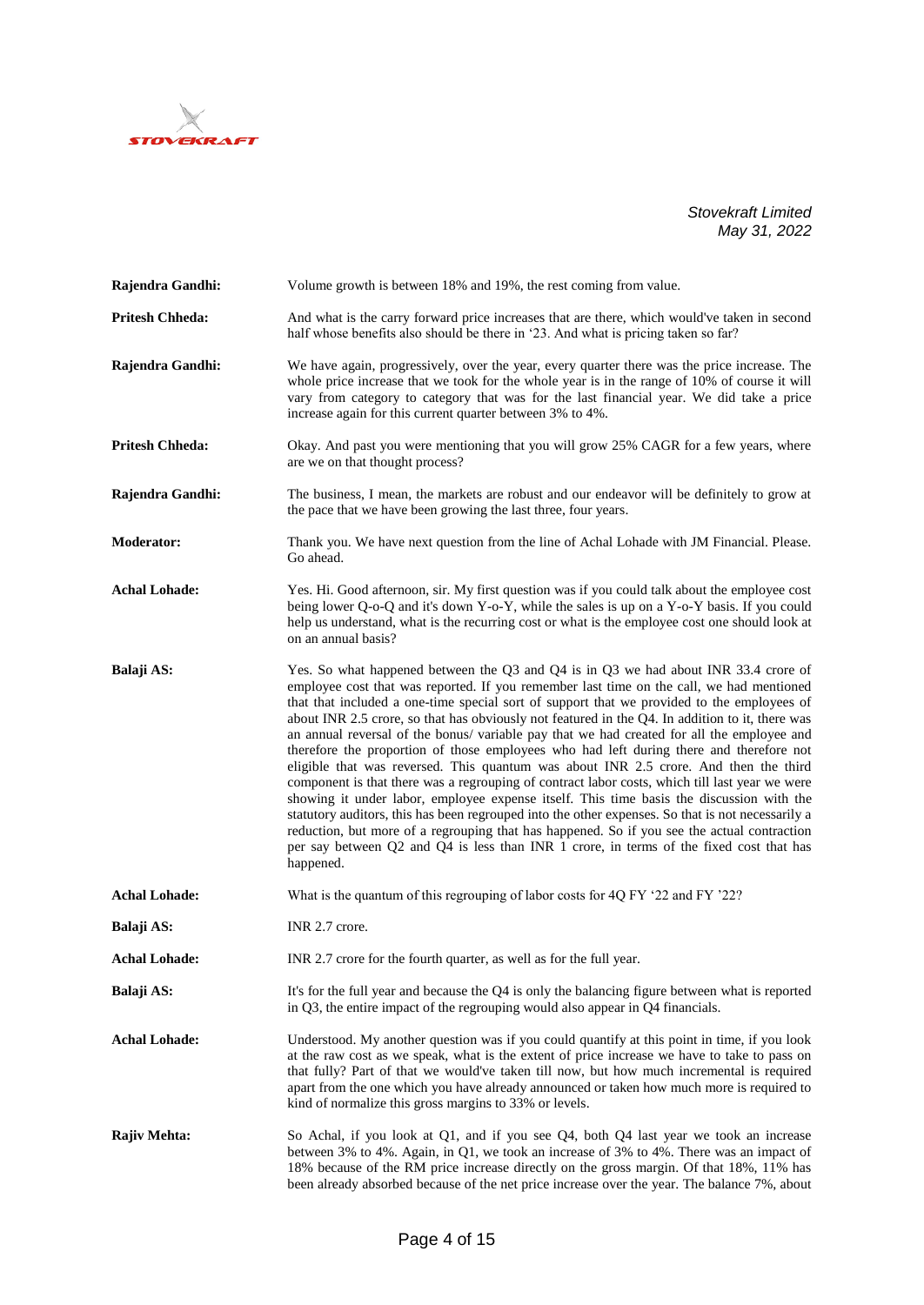

|                      | $may$ $v_1$ , $Luz$                                                                                                                                                                                                                                                                                                                                                                                                                                                                                                                                                                                                                                                                                                                                                                                                                                                                                                                                                                                                                                                                                                                                                                                                                                                                                                                                                     |
|----------------------|-------------------------------------------------------------------------------------------------------------------------------------------------------------------------------------------------------------------------------------------------------------------------------------------------------------------------------------------------------------------------------------------------------------------------------------------------------------------------------------------------------------------------------------------------------------------------------------------------------------------------------------------------------------------------------------------------------------------------------------------------------------------------------------------------------------------------------------------------------------------------------------------------------------------------------------------------------------------------------------------------------------------------------------------------------------------------------------------------------------------------------------------------------------------------------------------------------------------------------------------------------------------------------------------------------------------------------------------------------------------------|
|                      | 4% has been because of backward integration, we've got some efficiencies. That left us with<br>about 3%. And as a result of this price increase, we are fairly confident that we are more or<br>less on track with the RM, unless there is another volatility event, which we are not<br>foreseeing right now.                                                                                                                                                                                                                                                                                                                                                                                                                                                                                                                                                                                                                                                                                                                                                                                                                                                                                                                                                                                                                                                          |
| <b>Achal Lohade:</b> | Understood. And, in terms of the growth if you could talk a little bit about the recent<br>acquisitions, what is the thought process here from FY '23-24 perspective? What kind of<br>initiatives we looking at and what kind of contribution can we look at from these additional<br>category, new category?                                                                                                                                                                                                                                                                                                                                                                                                                                                                                                                                                                                                                                                                                                                                                                                                                                                                                                                                                                                                                                                           |
| Rajendra Gandhi:     | See SKAVA has just started production. And the range will only complement our existing<br>channel through which we sell the LED. So we are very confident of the takeoff immediately,<br>because it's already an existing brand, existing range of products. It's only that -- moving the<br>manufacturing from their existing facilities to our facilities, that was the only change. So we<br>are very confident of a good contribution coming up from SKAVA. SKAVA in the past with<br>their own operations was doing between INR 10 crore to INR 20 crore in the various years.<br>So, I mean, we definitely see with our network and the larger channel access we're able -- we<br>can definitely cross this number, I mean, grow on this number on the SKAVA side. And the<br>Metsmith is more of a equipment acquisition, so the factory is being set up and we did trial<br>kind of a exhibition to understand the kitchen business and we are seeing very, very -- we are<br>very excited with the response from the consumers and we will be, now of course, exploring<br>all the channels for our kitchen and---same, I can say that it sounds very exciting. To give<br>you an exact number today it will not be fair. I don't think I can give a number, but both these<br>business are going to be very positive throughout our top line and bottom line. |
| <b>Achal Lohade:</b> | Understood. One more question I had in terms of the balance sheet, A, we have seen increase<br>in the working capital debt and also reasonable amount of supplier credit, which I noted, if<br>you could elaborate a bit, what has changed in terms of the working capital for the year and<br>how do you see it going forward?                                                                                                                                                                                                                                                                                                                                                                                                                                                                                                                                                                                                                                                                                                                                                                                                                                                                                                                                                                                                                                         |
| Balaji AS:           | See from working capital standpoint, I think in terms of the working capital turnover per se,<br>we have been working around that 30 to 33 days of working capital throughout, while you<br>see specific spike during our larger quarters of Q2 and early Q3. As far as supplier credit<br>goes, it is more to do with how we have been approaching the entire working capital from a<br>banking standpoint. We are today largely in the endeavor to increase the trade payables, what<br>we are trying to do is leverage or we have opened working capital limits with the banks. And<br>under that we try and leverage as much as possible in our Letter of credit ranging from 60 to<br>90 days from an OPEX standpoint and also longer term LCs for CAPEX. So that is what<br>you're seeing as the supplier's credit incremental that has happened. So that is largely what<br>would have otherwise been direct trade payables, if I'm able to get sourced that amount that<br>kind of credit from the vendors, but this allows the vendors also to get the monies on time, as<br>well as allowing us to get that additional credit at a optimum rate.                                                                                                                                                                                                              |
| <b>Achal Lohade:</b> | And if you could talk about what is the extent of the cost we are incurring for this? And also,<br>what is the channel financing and bill discounting outstanding as of March '22?                                                                                                                                                                                                                                                                                                                                                                                                                                                                                                                                                                                                                                                                                                                                                                                                                                                                                                                                                                                                                                                                                                                                                                                      |
| Balaji AS:           | So can you please elaborate what do you mean by when you say channel financing<br>outstanding?                                                                                                                                                                                                                                                                                                                                                                                                                                                                                                                                                                                                                                                                                                                                                                                                                                                                                                                                                                                                                                                                                                                                                                                                                                                                          |
| <b>Achal Lohade:</b> | As in how much bill discounting, did we do in FY '22 which would also result into reduction<br>in the receivables?                                                                                                                                                                                                                                                                                                                                                                                                                                                                                                                                                                                                                                                                                                                                                                                                                                                                                                                                                                                                                                                                                                                                                                                                                                                      |
| Balaji AS:           | See as of 31st March, 2022, we've had about INR 30 crore of our receivables where we have<br>discounted the bills, but the actual credit period had not lapsed as on 31st of March. So that,<br>you would see as assets that we have derecognized through the factoring arrangement that we<br>have with our channel financing partners. Now in terms of coverage, if you ask, today our<br>coverage is about 50%, 60% of our general trade business is on channel financing.                                                                                                                                                                                                                                                                                                                                                                                                                                                                                                                                                                                                                                                                                                                                                                                                                                                                                           |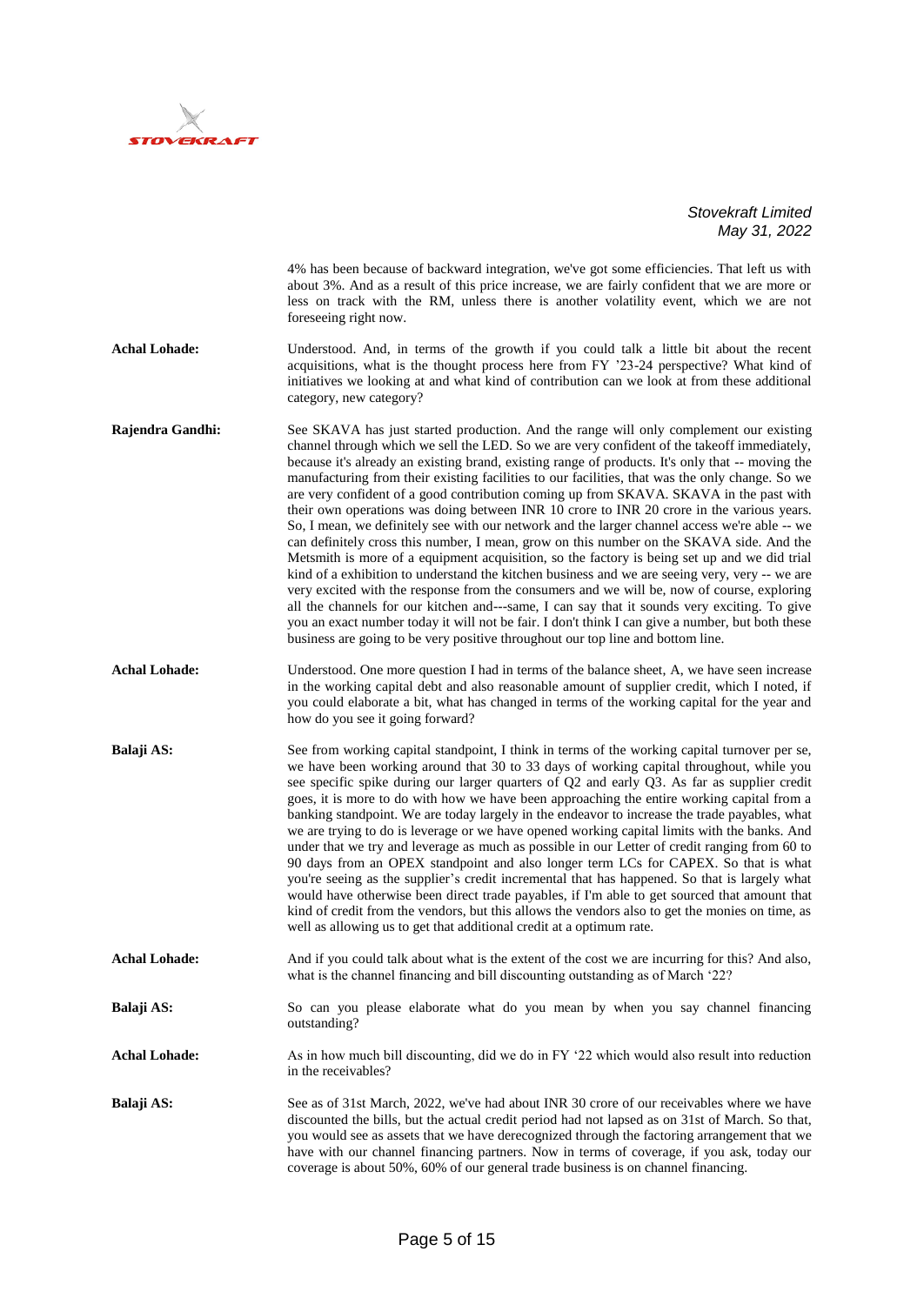

| <b>Achal Lohade:</b> | So INR 30 crore as of March '22. Would you recall what is the number for March '21?                                                                                                                                                                                                                                                                                                                                                                                                                                                                                                                                                                                                                                                         |
|----------------------|---------------------------------------------------------------------------------------------------------------------------------------------------------------------------------------------------------------------------------------------------------------------------------------------------------------------------------------------------------------------------------------------------------------------------------------------------------------------------------------------------------------------------------------------------------------------------------------------------------------------------------------------------------------------------------------------------------------------------------------------|
| Balaji AS:           | I would not have that number on me Achal, let me get back to you on that. But typically this,<br>if you ask me would not be really impacting us because this is the amount of assets that I've<br>derecognized pertaining to the agreement that I have, and we don't carry any risk of default<br>because this is the factoring arrangement without recourse to the channel financing partners.                                                                                                                                                                                                                                                                                                                                             |
| <b>Achal Lohade:</b> | Correct. No, what I was asking is in terms of -- because this is where we have also given the<br>cash discount, right. That kind of captured in the P&L but separately in terms of the supplier<br>credit, what is the cost for this in terms of the effective interest cost or for the higher credit?                                                                                                                                                                                                                                                                                                                                                                                                                                      |
| Balaji AS:           | So for us, the working capital limits, whatever we are sourcing through LC the cost is<br>anywhere between around 6% you can take from an LC standpoint. So as far as the dealer<br>financing is concerned, we are working with -- so dealer financing product is actually<br>translation of only the cash discount policies we have. So currently we offer about 2.5% CD<br>on our supplies for people who are directly taking on CD, for people who are on the channel<br>financing story then we are passing that 2.5% to the channel financing partners.                                                                                                                                                                                |
| <b>Moderator:</b>    | Thank you. We have next question from the line of Prithvi with Unifi Capital. Please go<br>ahead.                                                                                                                                                                                                                                                                                                                                                                                                                                                                                                                                                                                                                                           |
| Prithvi Raj:         | Mr. Gandhi, just have a couple of questions. First, if I look at your presentation in almost<br>every segment, there had been a volume degrowth for us except for induction cooktops in this<br>quarter. So what happened in this quarter? What extent this volume degrowth of 10% to 15%<br>in each and every segment?                                                                                                                                                                                                                                                                                                                                                                                                                     |
| Rajendra Gandhi:     | So particularly I will have to go by the channel itself. So we had suddenly one modern<br>retailer, with whom we are not able to work. Actually, that was a challenge for us compared<br>to the previous comparable quarter. And though we could retain the number, but the growth<br>number -- we could not get a growth number because that particular modern retailer we could<br>not work. General trade, we generally had a normal quarter, but I think there was one item<br>that one set of -- that set we could not set, one combi and e-commerce particularly there was<br>degrowth. And that's where you see the big shortage in the number.                                                                                      |
| Prithvi Raj:         | And if this is the case, so how do we expect to grow at 20% to 25% volume run rate that you<br>are telling, because I guess even last quarter, we had a degrowth, even this quarter we had a<br>volume degrowth.                                                                                                                                                                                                                                                                                                                                                                                                                                                                                                                            |
| Rajendra Gandhi:     | No last quarter, we did not degrow, but we did not grow normally. We if you'll compare,<br>what was our previous quarter about INR 250 crore. So for us I think particularly in the last<br>quarter, we would've grown at about 10%, 11%. it's not that we have degrown. Other than the<br>modern retails and exports, I don't think we have degrown anywhere, including the general<br>trade, e-commerce. It was not the expected growth, I can say. We had growth, it was not the<br>expected growth.                                                                                                                                                                                                                                     |
| Prithvi Raj:         | I was talking about volume, not on revenue, but sir, what's happening on e-commerce? What<br>extent this decline even in this quarter?                                                                                                                                                                                                                                                                                                                                                                                                                                                                                                                                                                                                      |
| Rajendra Gandhi:     | No, I'll tell you that we took a strategic call that we will want to correct our prices, both in<br>the fourth quarter and this quarter, between these two quarters, we have taken a price increase<br>of between 7% and 8%. And so when immediately such we have brought in a thing, there<br>will be a little resistance from any of these channels, but then there was a call that we decided<br>that we will have this. I can assure you that in the long-term it does not really affect business,<br>but for the immediate reaction to price increases. There will always be from any channel,<br>when you say that there is a price increase immediately there is a little resistance, but in the<br>long run it all gets normalized. |
| Prithvi Raj:         | Okay. So when you expect this to normalize, how many more quarter?                                                                                                                                                                                                                                                                                                                                                                                                                                                                                                                                                                                                                                                                          |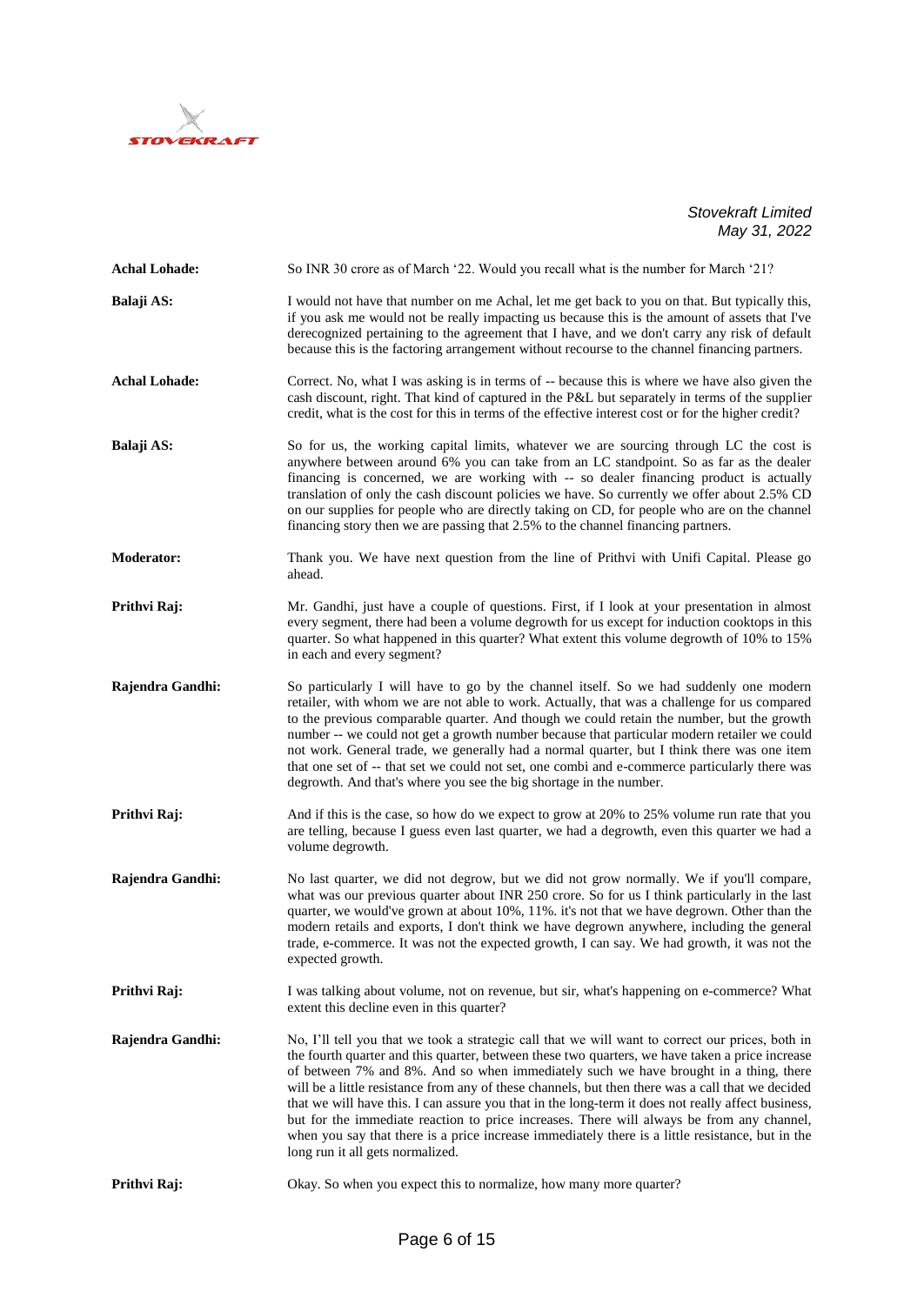

| Rajendra Gandhi:        | It kind of already normalized.                                                                                                                                                                                                                                                                                                                                                                                                                                                                                                                                                                                                                                                                                                                                                                                                                                                                                                                                                                                                                                                                                                                                                                                                             |
|-------------------------|--------------------------------------------------------------------------------------------------------------------------------------------------------------------------------------------------------------------------------------------------------------------------------------------------------------------------------------------------------------------------------------------------------------------------------------------------------------------------------------------------------------------------------------------------------------------------------------------------------------------------------------------------------------------------------------------------------------------------------------------------------------------------------------------------------------------------------------------------------------------------------------------------------------------------------------------------------------------------------------------------------------------------------------------------------------------------------------------------------------------------------------------------------------------------------------------------------------------------------------------|
| Prithvi Raj:            | And then I just have a couple of bookkeeping questions. In your P&L there is this line item<br>allowance for expected credit loss, or impairment of financial assets some INR 12.5 crore,<br>what exactly is that number?                                                                                                                                                                                                                                                                                                                                                                                                                                                                                                                                                                                                                                                                                                                                                                                                                                                                                                                                                                                                                  |
| Balaji AS:              | So, this has been the provision that we have been creating on our overdue receivables in line<br>with the accounting standard requirements, largely this has been fueled this year, if you see<br>this year for the full year we have taken a hit of about INR 13.5 crore on the P&L Q4 taking<br>that INR 5.5 crore. So this has largely stemmed from the entire future retail issue that we<br>have had. You will see that Q4 there has been a catch up. So this was on the fact that we had<br>estimated a certain amount of collections to come from future retail during the year the<br>shortfall that we've had, we had to provide by 31st March. Now we have covered the 100%<br>of the outstanding receivables from future retail under this provision. And we do not have<br>any further overdue receivables which require any further provision.                                                                                                                                                                                                                                                                                                                                                                                |
| Prithvi Raj:            | Even the COVID inventory write off is completely over right? We can't expect any more<br>inventory right off.                                                                                                                                                                                                                                                                                                                                                                                                                                                                                                                                                                                                                                                                                                                                                                                                                                                                                                                                                                                                                                                                                                                              |
| Balaji AS:              | Yes                                                                                                                                                                                                                                                                                                                                                                                                                                                                                                                                                                                                                                                                                                                                                                                                                                                                                                                                                                                                                                                                                                                                                                                                                                        |
| <b>Moderator:</b>       | Thank you. We have next question from Kalpit Narvekar with Allianz Global Investors.<br>Please go ahead.                                                                                                                                                                                                                                                                                                                                                                                                                                                                                                                                                                                                                                                                                                                                                                                                                                                                                                                                                                                                                                                                                                                                   |
| <b>Kalpit Narvekar:</b> | Hello. Thanks for taking my question. So firstly, on the e-commerce front, right, so you<br>mentioned that there's de growth in e-commerce. So last quarter you had mentioned that there<br>was one of the distributors of a large retailer who was going reorganize -- undergoing a<br>reorganization. So just want to understand what is leading to de growth in e-commerce in this<br>quarter and has that normalized, have the volumes from those large retailers normalized?                                                                                                                                                                                                                                                                                                                                                                                                                                                                                                                                                                                                                                                                                                                                                          |
| Rajendra Gandhi:        | So let me correct the understanding when I said degrowth we were growing at a very<br>different rate. So if you'll say last quarter, also we grew by 24%, 25%, but particularly on the<br>e-commerce, we were growing at a very high rate, where the growth rate is degrown, not --<br>business has not degrown. So if you will compare between the two quarters of Q4 '22 and Q4<br>'21, we will have grown by 25%, but in the normal -- in the last three, four years, we have<br>been growing upwards of 50% when I said degrow is that, yes, why this has happened. There<br>has been continuously -- it continues to have a disruption within their own operations<br>between how they're moving out from the large sellers to smaller sellers and breaking off. So<br>it is still getting stabilized, I can say it has moved, but still work is in progress. So that is<br>definitely affecting. Second thing is, we are also seeing very high spike in the growth rate of<br>our general trade and modern retail. We believe more people are also started shopping<br>physically, more people have moved to that also. Because we are witnessing higher growth<br>rate than normal in both the modern retail and the general trade. |
| <b>Kalpit Narvekar:</b> | So, is it possible to share some number on how much revenues you possibly lost because of<br>this reorganization this quarter and how many quarters do you expect it to normalize on the e-<br>commerce?                                                                                                                                                                                                                                                                                                                                                                                                                                                                                                                                                                                                                                                                                                                                                                                                                                                                                                                                                                                                                                   |
| Rajendra Gandhi:        | It'll be better to -- mean understand it this way. We were growing at about between 40% and<br>50%. We believe that now the e-commerce will also stabilize with a growth rate of what the<br>company is growing at rather than having a disproportionate growth. So it'll also offset with<br>higher growth in the other channels. So we believe that or I can say our endeavor will be to<br>grow at the rate we have been growing and it'll not be disproportionate contribution from e-<br>commerce. So e-commerce will also continue to grow at the same rate at the company's<br>growth. I think that is the right way to look at it.                                                                                                                                                                                                                                                                                                                                                                                                                                                                                                                                                                                                 |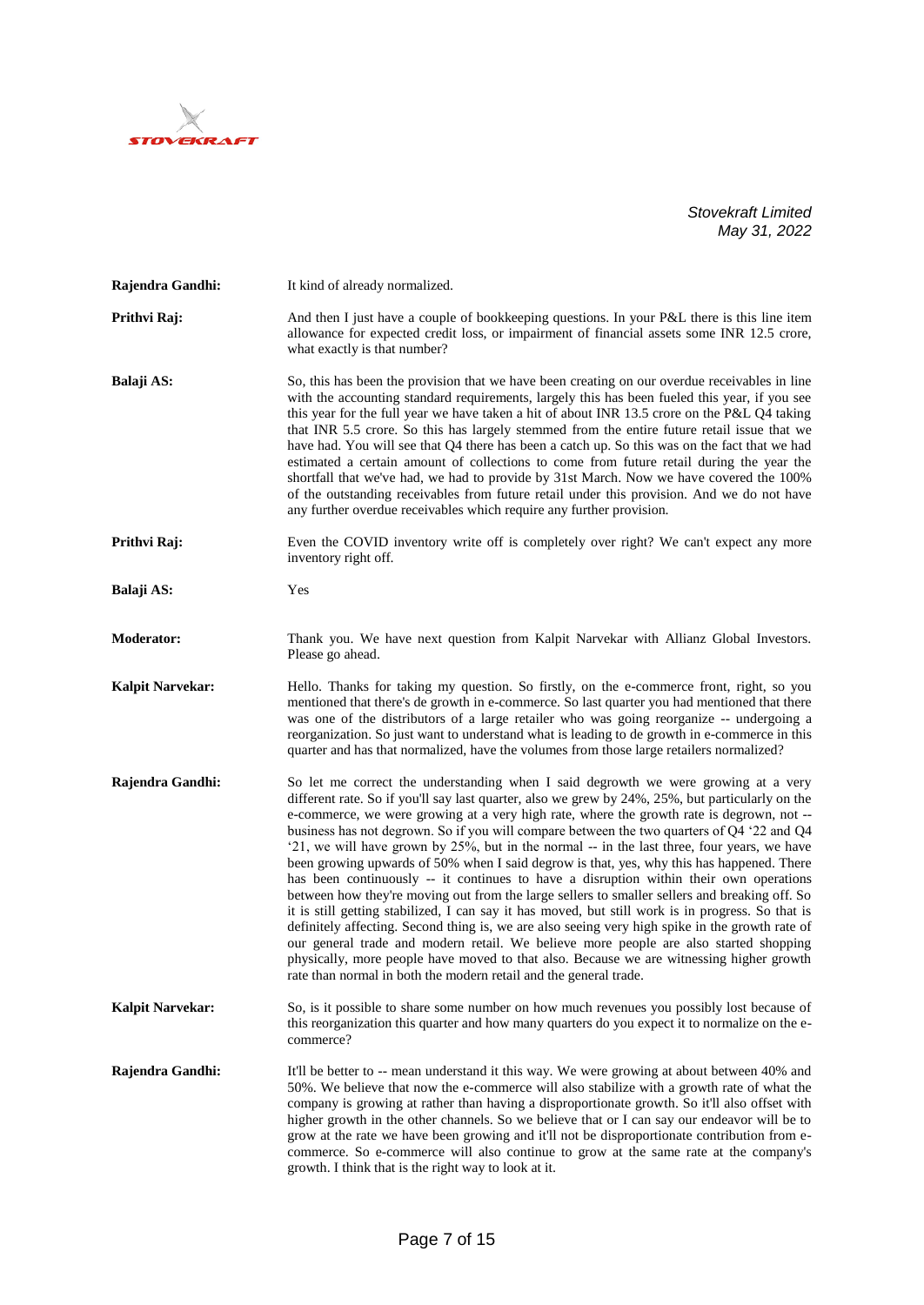

| Kalpit Narvekar:           | Okay, sir. And one last question from my side so this -- on the exports, what kind of volumes<br>were you able to do this quarter? Has the container situation gone better?                                                                                                                                                                                                                                                                                                                                                                                                                                                                                                                                                                                                                                                                                                                                                                                                                                                                                                                                                                                                                                                                                                                                           |
|----------------------------|-----------------------------------------------------------------------------------------------------------------------------------------------------------------------------------------------------------------------------------------------------------------------------------------------------------------------------------------------------------------------------------------------------------------------------------------------------------------------------------------------------------------------------------------------------------------------------------------------------------------------------------------------------------------------------------------------------------------------------------------------------------------------------------------------------------------------------------------------------------------------------------------------------------------------------------------------------------------------------------------------------------------------------------------------------------------------------------------------------------------------------------------------------------------------------------------------------------------------------------------------------------------------------------------------------------------------|
| Rajendra Gandhi:           | Yes. I can say all that we could not ship in the last quarter, we will definitely be -- or already,<br>I can say are shipping or shipped this quarter. In the first month, there was little -- been a<br>very tight situation on the containers, but I think the customers have intervened and we have<br>been able to ship out all the -- almost all the inventory that we were holding for the last<br>quarter and the orders that we had for this. So we will have a relatively good spike in the<br>exports in the first quarter.                                                                                                                                                                                                                                                                                                                                                                                                                                                                                                                                                                                                                                                                                                                                                                                 |
| <b>Moderator:</b>          | We have next question from the line of Rushabh Sharedalal with Equirus PMS. Please go<br>ahead.                                                                                                                                                                                                                                                                                                                                                                                                                                                                                                                                                                                                                                                                                                                                                                                                                                                                                                                                                                                                                                                                                                                                                                                                                       |
| <b>Rushabh Sharedalal:</b> | Yes. Thanks for the opportunity. My question is more on the macro front. So if you can give<br>some sense about what kind of industry size is it for cookers, cookware and especially mixers<br>in the kitchen appliances, and how has each of these segment grown in the last five years?<br>And what sort of a market share do we have currently in each of these segments, if you can<br>give some sense of it? That will be my first question.                                                                                                                                                                                                                                                                                                                                                                                                                                                                                                                                                                                                                                                                                                                                                                                                                                                                    |
| Rajendra Gandhi:           | Exactly the number -- I mean, in terms of market share we don't have it -- we don't have<br>authenticated certified data, but I can tell you in pressure cooker, in the non-stick cookware,<br>induction cooktop and some appliances we are growing at much higher than the industry rate,<br>at the rate the industry is growing. We are growing at a much higher rate than the industry.<br>More particularly on the pressure cooker and non-stick.                                                                                                                                                                                                                                                                                                                                                                                                                                                                                                                                                                                                                                                                                                                                                                                                                                                                 |
| <b>Rushabh Sharedalal:</b> | Yes, but if you can give some color on what kind of industry size would it be for cookers and<br>cookware and mixer, especially? Just to get a sense of the size of opportunity. That's why I<br>ask this question.                                                                                                                                                                                                                                                                                                                                                                                                                                                                                                                                                                                                                                                                                                                                                                                                                                                                                                                                                                                                                                                                                                   |
| Rajendra Gandhi:           | I don't think we have exact data right now to give you numbers. It'll be unfair to give you an<br>approximate number. Is it okay that we share it with you?                                                                                                                                                                                                                                                                                                                                                                                                                                                                                                                                                                                                                                                                                                                                                                                                                                                                                                                                                                                                                                                                                                                                                           |
| <b>Rushabh Sharedalal:</b> | Yes, sure. If you can share it with us offline, that would also work.                                                                                                                                                                                                                                                                                                                                                                                                                                                                                                                                                                                                                                                                                                                                                                                                                                                                                                                                                                                                                                                                                                                                                                                                                                                 |
| Rajendra Gandhi:           | Yes, we can share it with you offline.                                                                                                                                                                                                                                                                                                                                                                                                                                                                                                                                                                                                                                                                                                                                                                                                                                                                                                                                                                                                                                                                                                                                                                                                                                                                                |
| <b>Rushabh Sharedalal:</b> | Okay. And my second question would be on the level of penetration. So my sense is that<br>cookers are very well penetrated, but it's not the case with cookware and kitchen appliances.<br>So if you can share some numbers on what sort of a level of penetration would we have for<br>cookers, cookware, stoves and especially mixers in the kitchen appliances, if you have some<br>numbers handy?                                                                                                                                                                                                                                                                                                                                                                                                                                                                                                                                                                                                                                                                                                                                                                                                                                                                                                                 |
| Rajendra Gandhi:           | So I'll tell you, there are two ways to approach this. One is of course these products are now<br>consumer -- their relative life cycle has reduced drastically. The consumer replaces this<br>product at a much more higher frequency than in the past. So it is not that penetration does<br>not mean that the existing customers are no more your customers. They are repetitive<br>customers actually. And there is always upgrade that happens from the variety of the product<br>example. If you talk about aluminium pressure cooker, the consumer will want to upgrade to<br>either a hard anodized pressure cooker or a stainless steel pressure cooker and so on. So the<br>penetration -- to imagine a penetration, or if we are highly penetrated, I don't think the way<br>the business opportunity works. In fact, the more the penetration, more the business<br>opportunity, because all these customers will definitely come back to you for the next level of<br>pressure cooker or replace this.<br>Similar is for the cookware, the non-stick cookware. For us as a channel -- I mean penetration<br>by geography and channels, I can say that we continue to grow our rest of the regions higher<br>than the rate at what we grow in the south. So the opportunity for us in the west, north and |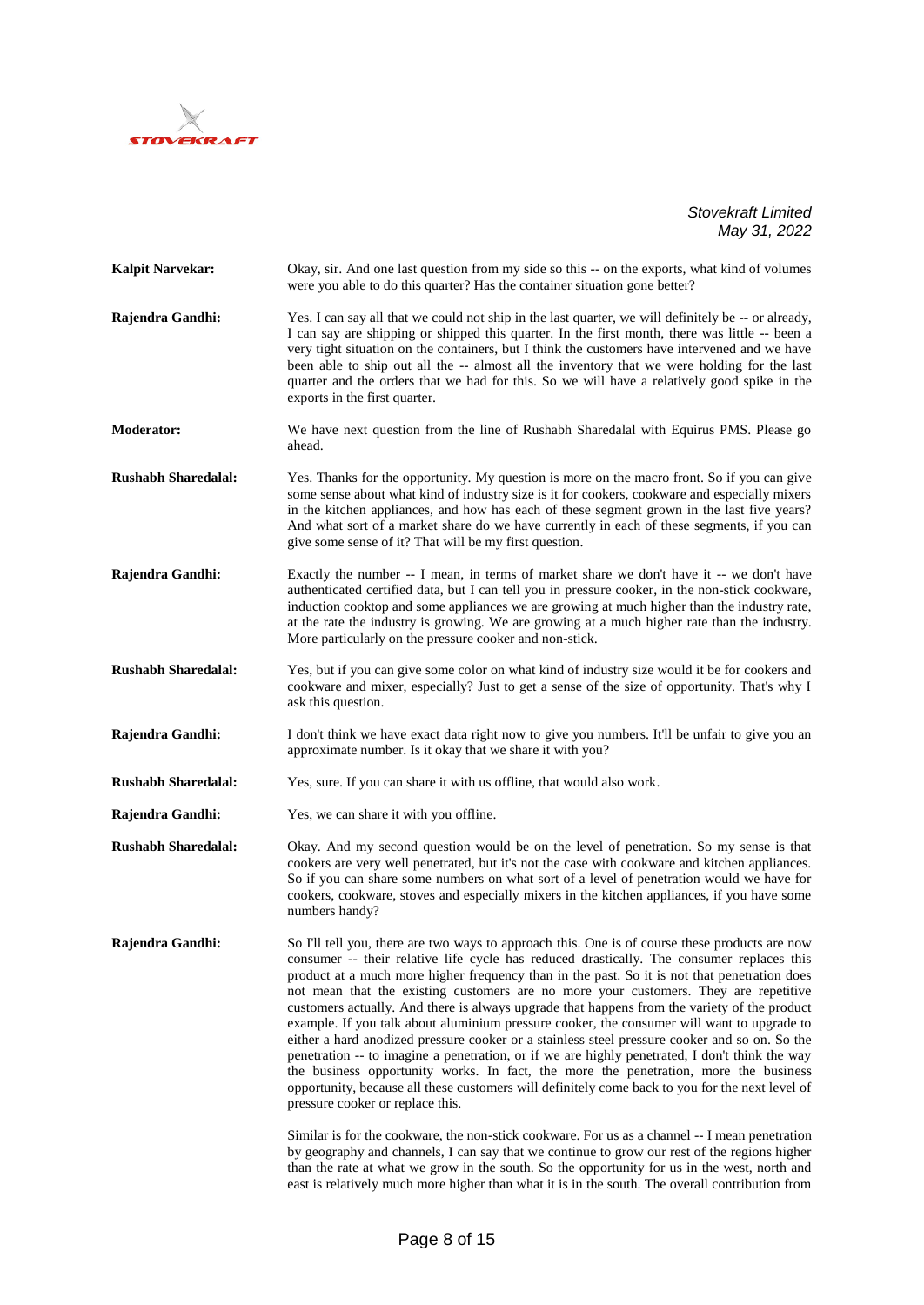

|                            | the south may be larger, but the opportunity to grow in these geographies, in the domestic<br>market from the north, east and west is much larger.                                                                                                                                                                                                                                                                                                                                                                                                                                                                                                                                                                                                                                                                                                                                         |
|----------------------------|--------------------------------------------------------------------------------------------------------------------------------------------------------------------------------------------------------------------------------------------------------------------------------------------------------------------------------------------------------------------------------------------------------------------------------------------------------------------------------------------------------------------------------------------------------------------------------------------------------------------------------------------------------------------------------------------------------------------------------------------------------------------------------------------------------------------------------------------------------------------------------------------|
| <b>Rushabh Sharedalal:</b> | Any, any number you want to put to the level of penetration for the segments, if you have any<br>number on hand?                                                                                                                                                                                                                                                                                                                                                                                                                                                                                                                                                                                                                                                                                                                                                                           |
| Rajendra Gandhi:           | No, I don't think we can give you a number right now, but if you're so specific, we'll take out<br>these numbers and share it, percentage penetration in each of the regions.                                                                                                                                                                                                                                                                                                                                                                                                                                                                                                                                                                                                                                                                                                              |
| <b>Rushabh Sharedalal:</b> | Sorry, I didn't get you.                                                                                                                                                                                                                                                                                                                                                                                                                                                                                                                                                                                                                                                                                                                                                                                                                                                                   |
| Rajendra Gandhi:           | We will dig out these numbers and share it with you.                                                                                                                                                                                                                                                                                                                                                                                                                                                                                                                                                                                                                                                                                                                                                                                                                                       |
| <b>Moderator:</b>          | Thank you. We have next question from the line of Vidit Trivedi with ULJK Financial<br>Services. Please go ahead.                                                                                                                                                                                                                                                                                                                                                                                                                                                                                                                                                                                                                                                                                                                                                                          |
| <b>Vidit Trivedi:</b>      | Yes. So I have two question, first question is on the balance sheet front. I was going through<br>your annual report of last year on page number 133, trade payables as per the annual report<br>was INR 1706.25 million, but when I look at your results for the year ended and the audited<br>number they are INR 1,465.52 crore, so there's a difference of INR 241.2 million can you<br>please tell me on that.                                                                                                                                                                                                                                                                                                                                                                                                                                                                        |
| Balaji AS:                 | So Vidit you'll appreciate that this year we have had a lot of changes in terms of reporting<br>basis the new Schedule III requirement that we have had. And there have been<br>reclassifications that have happened basis those particular requirements. So if you see on<br>trade payables specifically, again the difference is an account of the suppliers credit, which<br>was last year included under trade payables itself. This year we have disclosed it separately<br>as the suppliers' credit.                                                                                                                                                                                                                                                                                                                                                                                 |
|                            | And second is on account of what we call as the refund liability. Refund liabilities is<br>basically the provisions that we make on account of future sales returns, against sales made in<br>the current year and on account of whatever schemes provisions that we create which is to be<br>passed onto customers in the future. These two, which again were part of the trade payables,<br>we have now moved it to separately under refund liabilities as a separate heading. So you'll<br>see the specific reclassifications along with the notes as part of the annual report, but there<br>have been, the stark difference that you have correctly identified is largely on account of the<br>reclassification, which is stemming from the statutory requirements of the revised Schedule<br>Ш.                                                                                      |
| <b>Vidit Trivedi:</b>      | Okay, fine. Thanks a lot. And my second question is that, when I look at the online<br>marketplaces like Amazon and Flipkart, I can see whenever I search a product, be it electrical<br>or be it anything the products manufactured by them comes first, and then later on your<br>product comes. So don't you think this is a big disadvantage that you guys are having and<br>what are you doing in that front?                                                                                                                                                                                                                                                                                                                                                                                                                                                                         |
| Rajiv Mehta:               | So I think to answer that, of course these are their private labels and for reasons best known<br>from a business angle, they would like to promote their private labels. Having said that, the<br>power of the brand and the power of the consumer always will ultimately bring out the<br>product. The reason why our products come up right after their products and also have the<br>best seller tag also have high rating is largely because of the way we have been able to price<br>the product with the great quality. So what happens is there is a little bit of a marketing effort,<br>but there is a lot more that is coming from the consumer side, the consumer searching for<br>Pigeon kettles, the consumer searching for kettles will get to see automatically us, but we will<br>try and promote their products all the time. So that is the way marketplaces are built. |
| <b>Moderator:</b>          | Thank you. We have next question from the line of Kunal from Carnelian Asset<br>Management. Please go ahead.                                                                                                                                                                                                                                                                                                                                                                                                                                                                                                                                                                                                                                                                                                                                                                               |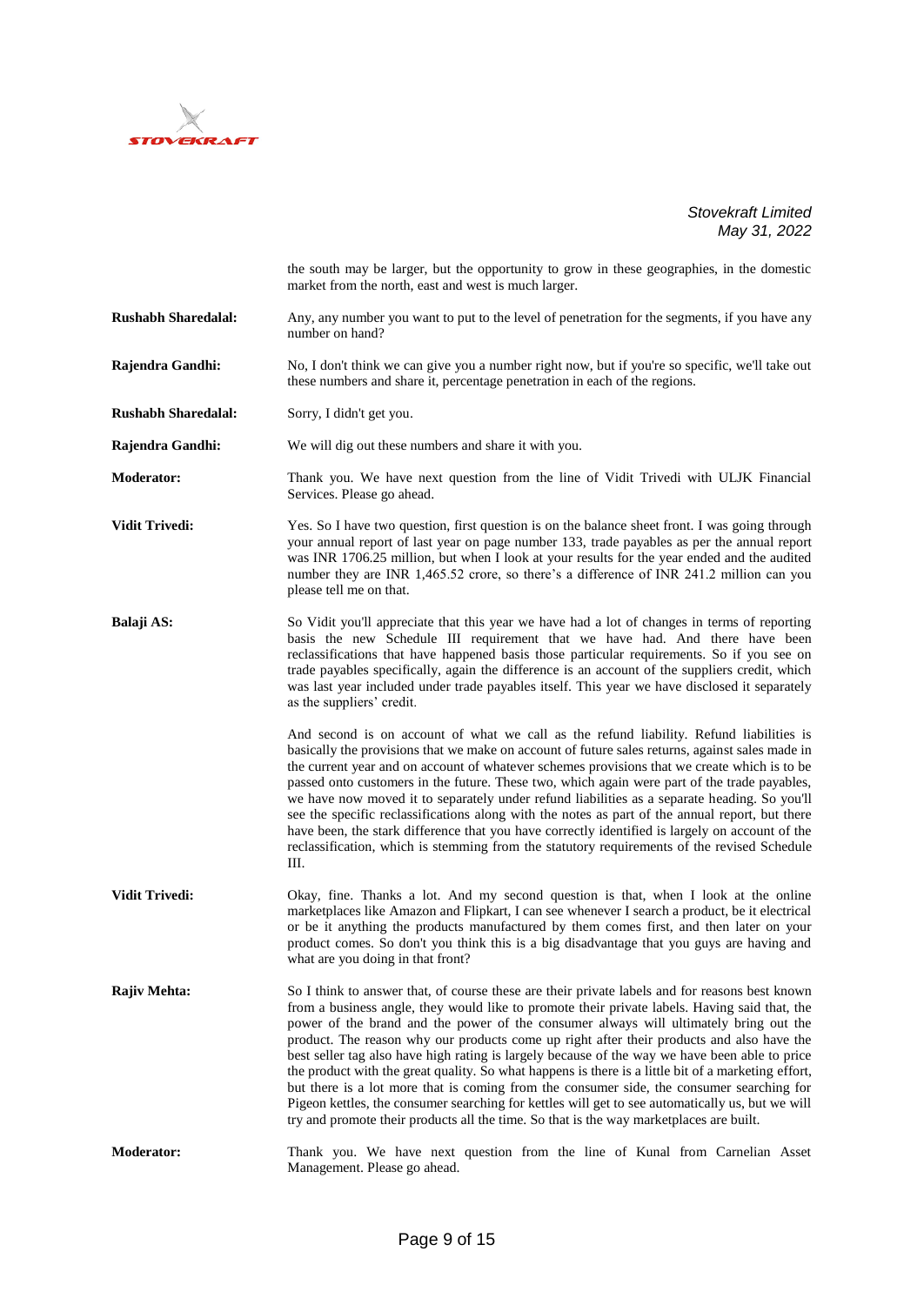

| <b>Kunal Shah:</b> | Hi, thank you for the opportunity. I joined a little bit late. So excuse me if you've already<br>answered the question. I'll listen it out. So the first question was on the balance sheet front.<br>So basically our borrowings have gone up from INR 36 odd crore to INR 121 crore in<br>comparison to the last year and simultaneously we see a little bit of jump when it comes to<br>inventory as well from INR 156 odd crore to INR 217 crore, so anything specific out here<br>that I'm missing out to connect?                                                                                                                                                                                                                                                                                                                                                                          |
|--------------------|-------------------------------------------------------------------------------------------------------------------------------------------------------------------------------------------------------------------------------------------------------------------------------------------------------------------------------------------------------------------------------------------------------------------------------------------------------------------------------------------------------------------------------------------------------------------------------------------------------------------------------------------------------------------------------------------------------------------------------------------------------------------------------------------------------------------------------------------------------------------------------------------------|
| Balaji AS:         | See from a borrowing perspective, I'd like to say that there are two parts to it. One largely<br>what we have -- the actual fund based debt that we have has actually moved from above INR<br>21 crore to INR 78 crore. Now this, if you see if is largely from the fact that our working<br>capital has gone up by about INR 36 crore to INR 40 crore year-on-year. Most of the<br>operating funds that are generated from operations has also been invested in CAPEX. Last<br>year has been a heavy year when it comes to the CAPEX investments that we've had. We<br>have spent more than hundred crore on CAPEX. Now that meant that all the investment into<br>working capital and the outflows that we have on tax close to INR 9 crore that we have paid<br>of tax all of that were largely coming out from has also resulted in this incremental fund<br>based debt that you're seeing. |
|                    | Of course, the number that you called out also includes this all the LCs that we have<br>discounted, which from a reporting standpoint will also come into borrowing, but you'll see<br>the split, the actual fund base numbers for us are actually has moved from INR 21 crore to<br>INR 78 crore and on the INR 78 crore also, we also carry about a INR 16 crore of cash and<br>cash equivalent on the balance sheet. So our net debt is about INR 62 crore as of 31st of<br>March.                                                                                                                                                                                                                                                                                                                                                                                                          |
| Rajiv Mehta:       | Also on the inventory, Mr. Gandhi explained earlier, there was a disruption in availability of<br>shipping containers as a result of which our OEM export finished goods inventory was higher<br>than normal by about INR 20 crore at end of the year, March 2022.                                                                                                                                                                                                                                                                                                                                                                                                                                                                                                                                                                                                                              |
| <b>Kunal Shah:</b> | Okay. Fair enough. And basically how should -- is there anything further to be written-off on<br>account of exposure to countries like Sri Lanka or further or we are already done with the<br>credit loss financial impairment? And there are no more pending now in the coming year.                                                                                                                                                                                                                                                                                                                                                                                                                                                                                                                                                                                                          |
| Balaji AS:         | So the credit loss impairment for us as of 31 March 2022, is complete in terms of us<br>providing for 100% for FRL, and for the other all the dues that we've had, whatever catch up<br>that we had do in the last two, three quarters has all been done and is why you're seeing that<br>March where we have taken that incremental hit where it was about INR 2.4 crore in the<br>previous two quarter Q4 alone has been at about INR 5.5 crore. So the entire provision that<br>was required from the expected credit loss model has been duly provided for as of 31st of<br>March.                                                                                                                                                                                                                                                                                                          |
| <b>Kunal Shah:</b> | What I'm wanting to understand is as on 31st March you have provided for, any incremental<br>exposure in the month of April, May coming out on account of exposure to countries like Sri<br>Lanka?                                                                                                                                                                                                                                                                                                                                                                                                                                                                                                                                                                                                                                                                                              |
| Rajiv Mehta:       | No. So we don't have exposure to Sri Lanka, just to give you an example. I mean, just to give<br>you a bit on Pigeon export, Pigeon export, either we work with very long time partners with<br>us, whom we have had a relationship over several decades, or if it is a new party, we work<br>with a guarantee whether it's a PG or an LC, and we make sure that our payments are secure.                                                                                                                                                                                                                                                                                                                                                                                                                                                                                                       |
| <b>Kunal Shah:</b> | Okay.                                                                                                                                                                                                                                                                                                                                                                                                                                                                                                                                                                                                                                                                                                                                                                                                                                                                                           |
| Rajendra Gandhi:   | From Pigeon side, we don't have any exposure.                                                                                                                                                                                                                                                                                                                                                                                                                                                                                                                                                                                                                                                                                                                                                                                                                                                   |
| <b>Kunal Shah:</b> | Okay. Fair enough. And also wanting to understand also the earlier participant pointed out,<br>right, the competitive intensity you have addressed on e-commerce channels has been<br>increasing at a faster pace. So yes, we do have of our own right, and also somewhere partly<br>kind of getting reflected in the volume, degrowth in comparison to the previous year. So how                                                                                                                                                                                                                                                                                                                                                                                                                                                                                                               |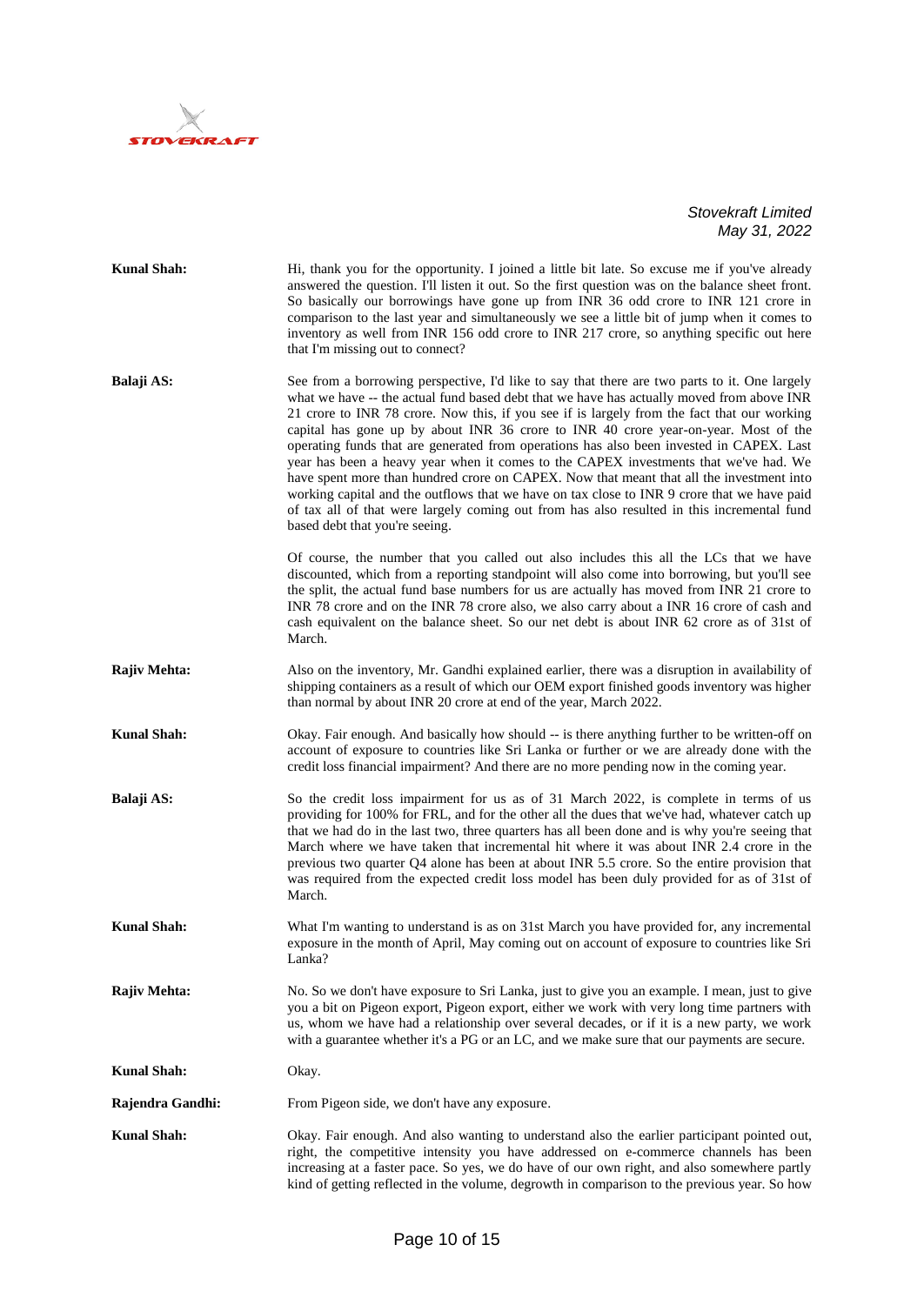

|                            | do we try to tackle that? Or what on that particular piece, because a very good part of the<br>growth that we were experiencing growth, we were getting through e-com channel.                                                                                                                                                                                                                                                                                                                                                                                                                                                                                                                                                                                                                                                                                                                                                                                                                                                                                                                                                                                                                                                                        |
|----------------------------|-------------------------------------------------------------------------------------------------------------------------------------------------------------------------------------------------------------------------------------------------------------------------------------------------------------------------------------------------------------------------------------------------------------------------------------------------------------------------------------------------------------------------------------------------------------------------------------------------------------------------------------------------------------------------------------------------------------------------------------------------------------------------------------------------------------------------------------------------------------------------------------------------------------------------------------------------------------------------------------------------------------------------------------------------------------------------------------------------------------------------------------------------------------------------------------------------------------------------------------------------------|
| Rajiv Mehta:               | Yes. I don't think -- I think there is a misunderstanding, I would like to say that e-commerce<br>has definitely grown Q-on-Q as well as Y-o-Y. Y-o-Y has grown by 37% and Q-on-Q has<br>grown by about 25%. Given that we have only taken a price increase of 11%, I can safely say<br>that there is an increase in volume as well. Having said that, last year we were at the base of<br>INR 291 crore, INR 291 crore went to about INR 398 crore, given that the base today is close<br>to INR 400 crore, we expect the normalization of the growth rate from between 40% to 50%,<br>from a small base to now at the same rate at which the company would like to grow. So I do<br>not see it to be that much of a challenge when it comes to e-commerce. Specifically our<br>ability to manufacture and at the same time provide variations in various product categories,<br>whether it is different pressure cooker from hard anodized aluminium stainless steel and<br>upgrading the consumer or induction cook tops, providing various designs and wattages or<br>LED bulb innovation. There are enough and more ways for us to ensure that we capture the<br>consumer both from the premium competitors, as well as the unorganized segment. |
| <b>Kunal Shah:</b>         | Okay. Fair enough. And would it be fair to assume now in case you've covered in the<br>previous call -- previous participant questions that all the price hike required has now<br>completely gone through, and we can go back to our historical gross margin and EBITDA<br>margins for current quarter.                                                                                                                                                                                                                                                                                                                                                                                                                                                                                                                                                                                                                                                                                                                                                                                                                                                                                                                                              |
| <b>Rajiv Mehta:</b>        | So we would like to say that the guidance is always been that we will protect the 31% gross<br>margin on an annualized basis and control our costs within 20%, 21% as a result of which<br>again, protecting the 11% EBITDA over an annualized basis. To answer your question in<br>terms of catch up, we had a delta about 4%. We are practically there unless we witness<br>another volatility and price hike in the metal.                                                                                                                                                                                                                                                                                                                                                                                                                                                                                                                                                                                                                                                                                                                                                                                                                         |
| <b>Kunal Shah:</b>         | Okay. Fair enough. Thanks, Rajiv. I'll join back in the queue.                                                                                                                                                                                                                                                                                                                                                                                                                                                                                                                                                                                                                                                                                                                                                                                                                                                                                                                                                                                                                                                                                                                                                                                        |
| <b>Moderator:</b>          | Thank you. We have next question from the line of Aashish Upganlawar with InvesQ<br><b>Investment Advisors.</b>                                                                                                                                                                                                                                                                                                                                                                                                                                                                                                                                                                                                                                                                                                                                                                                                                                                                                                                                                                                                                                                                                                                                       |
| <b>Aashish Upganlawar:</b> | Yes. Okay. So I'm trying to understand the gross margin deficit that we had, the decline that<br>we had this year. It's mostly to do with the catch up that we have to do with the raw material<br>prices, or is it also to go with the competitive intensity being too high, and that would've put<br>a lot of pressure on bringing down. So could you put some light on these two aspects? Just<br>trying to understand, I mean, this 35% was one of the peaks that we made, or we can go back<br>to these numbers and maybe higher in these categories that you operate?                                                                                                                                                                                                                                                                                                                                                                                                                                                                                                                                                                                                                                                                           |
| Rajendra Gandhi:           | So I'll tell you for us the baseline is that we would want to protect this 31%, but whenever<br>there is -- I mean the input cost declined, which we believe that will happen. That's what we<br>believe -- always there is a cycle when it grows up and comes down in the run to occur when<br>the costs are going -- and particularly in the last year, everything went up, it is the sea freight,<br>plastic, paper, steel, aluminium all it was at one go. And we also believe that it cannot be<br>only one sided going only up, and we are already seeing. So whenever it goes down, it'll add<br>to that 31%. So we base it on the cost of the immediate time before the quarter. And if there<br>is again, further input cost coming down, it'll only add to the margins. So I can say the range<br>will be similar, but will protect the 31%. It can also get back to 35%, but then it is unfair to<br>expect that we'll only be at 35%.                                                                                                                                                                                                                                                                                                     |
| <b>Aashish Upganlawar:</b> | Okay. So, our band typically is between 30%, 35%, the way things stand from a year<br>perspective, one or two years perspective now. Because sir on the larger competitors, there<br>are upwards of say 40%. So that is not possible for our business is it? I mean, that's the reality<br>that we can take from this.                                                                                                                                                                                                                                                                                                                                                                                                                                                                                                                                                                                                                                                                                                                                                                                                                                                                                                                                |
| Rajendra Gandhi:           | So I don't want to say that's not possible or possible. This is what we want our business to be.<br>We would always want to protect our strength being cost. So when you see our overall cost,                                                                                                                                                                                                                                                                                                                                                                                                                                                                                                                                                                                                                                                                                                                                                                                                                                                                                                                                                                                                                                                        |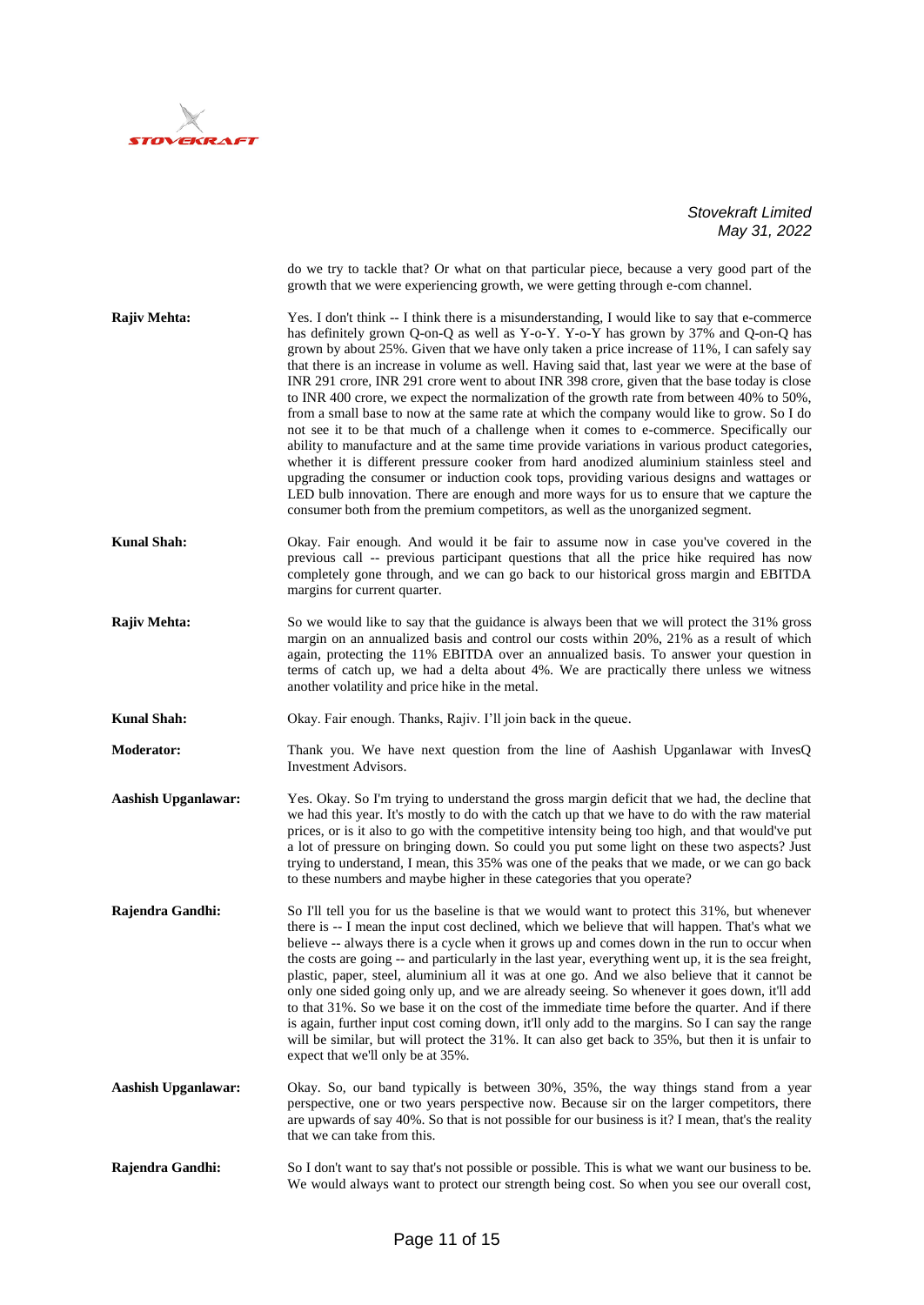

|                            | we want to maintain it at the 20%. So will in a normalized situation which our competitor is,<br>we'll be at the same EBITDA margins, whether even at a lower gross margin, the cost is our<br>strength and we want to protect that. We want to remain very -- I mean we want the strength<br>to be one of our pillars of our group, and that's why you can also see that we are growing at<br>higher rate than the industry this year.<br>We will want to protect on the cost self and then that's why also to the cost to the consumer<br>also we'd want to be as aggressive. And with this margin that we currently have is good<br>enough for keeping the healthy growth and healthy margin.                                                                                                                                                                                                                                                                                        |
|----------------------------|-----------------------------------------------------------------------------------------------------------------------------------------------------------------------------------------------------------------------------------------------------------------------------------------------------------------------------------------------------------------------------------------------------------------------------------------------------------------------------------------------------------------------------------------------------------------------------------------------------------------------------------------------------------------------------------------------------------------------------------------------------------------------------------------------------------------------------------------------------------------------------------------------------------------------------------------------------------------------------------------|
| <b>Aashish Upganlawar:</b> | Okay. Sir, I mean, you are also entering into a couple of new categories, basically the kitchen<br>part that you shared in the last call and also the acquisition that you did. So would that not be<br>additional pressure of your profitability, especially in this kind environment next year I mean<br>FY '23? Or you think that is not a big addition in terms of business to impact the overall<br>profitability as of now?                                                                                                                                                                                                                                                                                                                                                                                                                                                                                                                                                       |
| Rajendra Gandhi:           | So first of all these are relatively small contribution to our revenue, but it is an existing<br>business that we have acquired. And we have a channel, which is much larger than the<br>business that already had. So in my opinion, it is only a complimenting thing to the business.<br>The LED channel, we have a sales network across -- I mean, almost I can say major part of<br>the country. And we are only complementing that revenue, additionally, with this additional<br>range of products. So it is not going to affect us in any ways in in our margins. The kitchen<br>business is definitely new. We are doing this in the past but a very long time back there's<br>been a gap. And it'll not be EBITDA negative, the business even from day one will be<br>positive on the EBITDA side and will always do our business profitably, but I will also want<br>to say to the size of the company that this a very relatively, very small contribution to start<br>with. |
| <b>Aashish Upganlawar:</b> | Okay. Can I ask one more question? Basically on this write off that we had around INR 13<br>odd crore, so this is done and dusted, and this is not a regular thing, and we won't have<br>anything like this, this year probably?                                                                                                                                                                                                                                                                                                                                                                                                                                                                                                                                                                                                                                                                                                                                                        |
| Rajendra Gandhi:           | There are things I would want to guide you on, first of all these are learnings and today we<br>want to -- we have moved more towards channel financing way, particularly, we also ensure<br>that there is no recourse to us most of them, or we also work with -- I mean we are more<br>prudent to credit, even with our general trade, we will either do a channel financing or take<br>some guarantee or work with our large – long-term partners. Of course, this is to do with the<br>corporate that has happened. We are -- it's not that today, I do not want to say that we have<br>completely lost that money, but we don't -- I mean, we had to provide for that fully, and we<br>have provided for that fully. I can say we are more prudent on that. I don't think such -- these<br>are learning and I don't think such repetitions will happen.                                                                                                                            |
| <b>Moderator:</b>          | Thank you. We have next question from the line of Rahul Ranade with Goldman Sachs.<br>Please go ahead.                                                                                                                                                                                                                                                                                                                                                                                                                                                                                                                                                                                                                                                                                                                                                                                                                                                                                  |
| <b>Rahul Ranade:</b>       | Yes. Hi, thanks for the opportunity. Just in terms of geography wise kind of split of revenue,<br>what we are at currently versus what we started FY '22 at?                                                                                                                                                                                                                                                                                                                                                                                                                                                                                                                                                                                                                                                                                                                                                                                                                            |
| Rajiv Mehta:               | So FY '22. So I'll give you a split. If you look at the overall business, we are more or less<br>equal across all the channels at 25% from North, west, east and south, if you split offline and<br>online, where online, we are getting the business of 40% from the south and 60% from rest of<br>the country. In offline, it is about 55% from south and 45% from rest of the country. In<br>Pigeon general trade, we did a revenue of INR 380 crore of that INR 380 crore, roughly 55%<br>would've come from south and the rest has come from west, north and east. West being<br>number two, north being number three and east being number four.                                                                                                                                                                                                                                                                                                                                  |
| <b>Rahul Ranade:</b>       | Okay. And what would this split be let's say one year ago? I'm just trying to understand if<br>there has been a material change in the                                                                                                                                                                                                                                                                                                                                                                                                                                                                                                                                                                                                                                                                                                                                                                                                                                                  |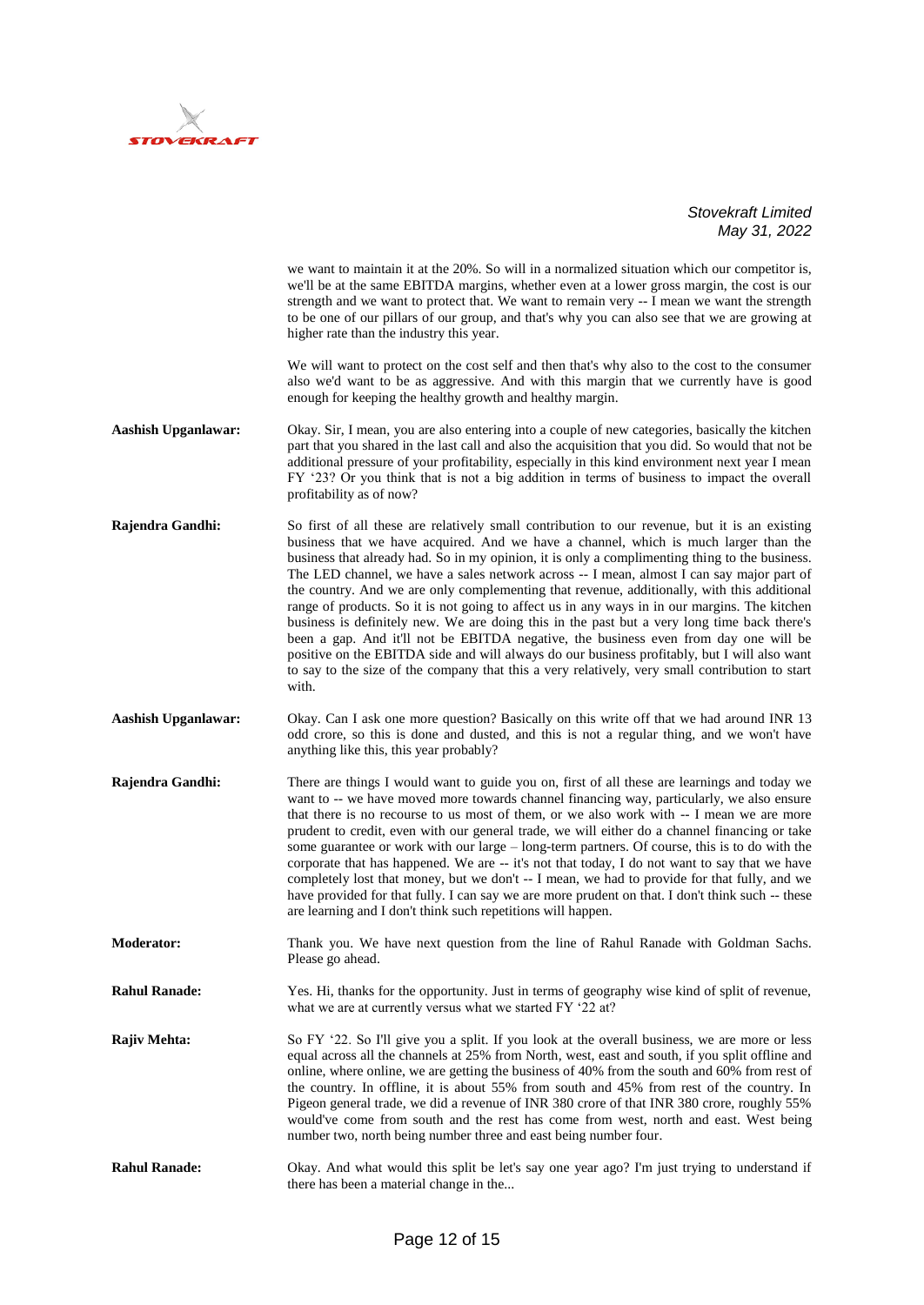

| Rajiv Mehta:         | Yes, because the base for south is large, the percentage change will not be, but the growth in<br>west, north and east has been in very, very high double digits, almost doubling every year as<br>a result of which south used to contribute close to 60%, which has gone down to 55% and the<br>rest of the country was at 40%.                                                                                                                                                                                                                                                                                                                              |
|----------------------|----------------------------------------------------------------------------------------------------------------------------------------------------------------------------------------------------------------------------------------------------------------------------------------------------------------------------------------------------------------------------------------------------------------------------------------------------------------------------------------------------------------------------------------------------------------------------------------------------------------------------------------------------------------|
| <b>Rahul Ranade:</b> | Sure. And just looking at the number of outlets, so this number of outlets, which we say<br>79,225 this also includes the LED outlets as well, right?                                                                                                                                                                                                                                                                                                                                                                                                                                                                                                          |
| <b>Rajiv Mehta:</b>  | Yes. It includes LED, LED is about 31,000 out of the 79,000. And the remaining 47,000<br>outlets are from Pigeon, Black and Decker is about 1,000 outlets on top of this.                                                                                                                                                                                                                                                                                                                                                                                                                                                                                      |
| <b>Rahul Ranade:</b> | Okay. And so if we were to look, so we started the year with 52,000, or which has gone up to<br>79 odd thousand, so roughly, let's say a 55% odd increase in terms of outlet tree. And if we<br>look at the offline growth, it has grown around 30 odd percent. So just trying to understand,<br>is there a initial period where the outlets do not contribute much, and is there some seasoning<br>period beyond which you get the throughput that you get out of the most season outlets, is<br>that the way to think about?                                                                                                                                 |
| Rajiv Mehta:         | No. So you need to split the LED business and the Pigeon business separately, the average<br>billing to an outlet or the average size of an outlet in LED will be smaller. LED has gone<br>from about 18,700 outlets to 32,000 outlets. And Pigeon has gone from the rest about 33,000<br>outlets to 47,000. The average billing to an LED outlet can be as low as about INR 10,000 a<br>month, whereas for a Pigeon it'll be close to INR 50,000 a month or higher, I am saying the<br>lowest possible. So from that perspective, it's not exactly like to like, but the large part of the<br>billing will happen in Q2 and Q3 because of the festive season. |
| <b>Rahul Ranade:</b> | Okay. So let's say for Pigeon then, like out of the overall 52,000 odd where we would've<br>started the year at 32,000, in terms of Pigeon that number currently would be                                                                                                                                                                                                                                                                                                                                                                                                                                                                                      |
| Rajiv Mehta:         | 48,000, 47,900 is Pigeon.                                                                                                                                                                                                                                                                                                                                                                                                                                                                                                                                                                                                                                      |
| <b>Rahul Ranade:</b> | So even, let's say even if we look at Pigeon it is rough year, 50% growth in terms of outlet,<br>right?                                                                                                                                                                                                                                                                                                                                                                                                                                                                                                                                                        |
| <b>Rajiv Mehta:</b>  | Yes. Correct. New outlets will take time to ramp up. They contribute and they slowly start<br>contributing a lot more over the years.                                                                                                                                                                                                                                                                                                                                                                                                                                                                                                                          |
| <b>Rahul Ranade:</b> | So, like, let me ask the other way, what would be the ideal throughput per outlet for the more<br>kind of seasoned outlet what would the number be for you?                                                                                                                                                                                                                                                                                                                                                                                                                                                                                                    |
| <b>Rajiv Mehta:</b>  | So honestly, I don't have that data offhand. I can come back to you with that.                                                                                                                                                                                                                                                                                                                                                                                                                                                                                                                                                                                 |
| Moderator:           | Thank you. We have next question from the line of Aejas with Unifi Capital. Please go<br>ahead.                                                                                                                                                                                                                                                                                                                                                                                                                                                                                                                                                                |
| Aejas:               | Yes, hi. Rajiv could you give us a breakup of the export and domestic revenues this quarter?                                                                                                                                                                                                                                                                                                                                                                                                                                                                                                                                                                   |
| Rajiv Mehta:         | Just one second. So export is INR 24 crore and that includes Pigeon export as well. And<br>domestic would be the rest of it. Export contributes 9%. So out of the INR 270 crore -- this is<br>for the quarter I'm saying. Out of the INR 275 crore, INR 24 crore is export and the rest is<br>domestic.                                                                                                                                                                                                                                                                                                                                                        |
| Aejas:               | Got it. So we would have closed exports, give or take at about INR 110 crore a year. So one<br>is, could you speak about how do you expect the export to grow in FY '23, could you give<br>some color?                                                                                                                                                                                                                                                                                                                                                                                                                                                         |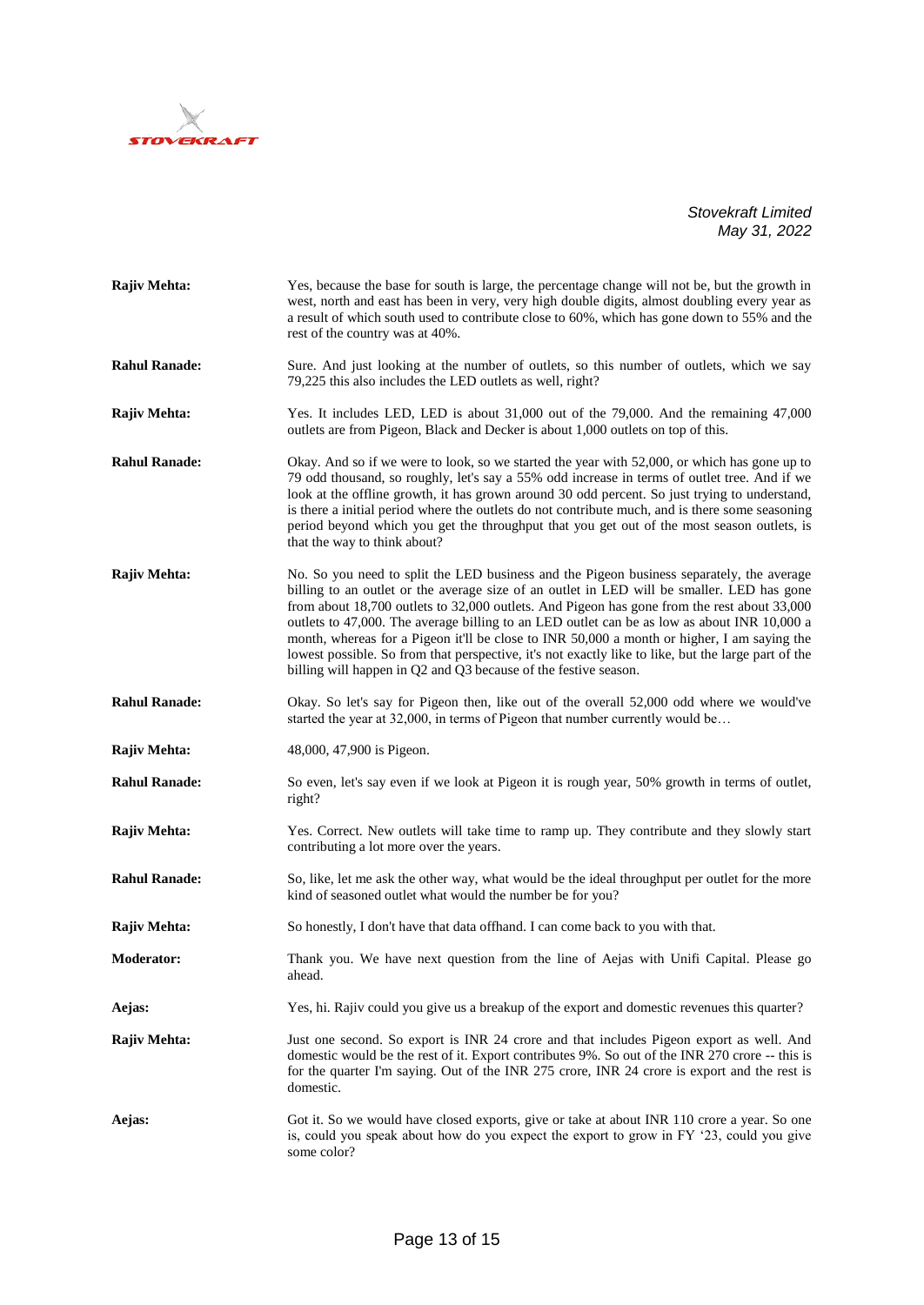

| Rajiv Mehta:            | Export is growing robustly. Only disruption was in the last quarter because of the<br>unavailability of the containers. We have seen the demand come back and we have seen a<br>good favorable intervention also from our partners in the west because of which now<br>availability of containers as slowly started to normalize. So we have seen a good growth of<br>export already in the first quarter.                                                                                                                                                                                                                                                                                                                                                                                                    |
|-------------------------|---------------------------------------------------------------------------------------------------------------------------------------------------------------------------------------------------------------------------------------------------------------------------------------------------------------------------------------------------------------------------------------------------------------------------------------------------------------------------------------------------------------------------------------------------------------------------------------------------------------------------------------------------------------------------------------------------------------------------------------------------------------------------------------------------------------|
| <b>Moderator:</b>       | Thank you. We have next question from the line of Richa Chaudhary with Electrum Capital.<br>Please go ahead.                                                                                                                                                                                                                                                                                                                                                                                                                                                                                                                                                                                                                                                                                                  |
| <b>Richa Chaudhary:</b> | Good evening, sir. How much would be the CAPEX for the next two years? And if you could<br>give me the volume growth across GT and MT channel in Q4?                                                                                                                                                                                                                                                                                                                                                                                                                                                                                                                                                                                                                                                          |
| Rajendra Gandhi:        | For the FY '23 we still have a plan for about INR 45 crore to INR 50 crore of CAPEX and<br>things are ongoing.                                                                                                                                                                                                                                                                                                                                                                                                                                                                                                                                                                                                                                                                                                |
| Rajiv Mehta:            | When it comes to volume growth between GT and -- GT what has happened is that we have<br>grown by about 10% in volume and in modern retail, we are flat because of the -- because in<br>Q4 FY '22, we did not have any billing to FRL, one of the large partners, which was present<br>in Q4 FY '21.                                                                                                                                                                                                                                                                                                                                                                                                                                                                                                          |
| <b>Moderator:</b>       | Thank you. We have next question from the line of Kalpit Narvekar with Allianz Global<br>Investors. Please go ahead.                                                                                                                                                                                                                                                                                                                                                                                                                                                                                                                                                                                                                                                                                          |
| <b>Kalpit Narvekar:</b> | Sir, just one more question from our side. Can you share some color on how the end<br>consumer has accepted the 4%, 5% price hike that you've done, because you are kind of<br>positioned in the value segment. So just want to understand whether the consumer is down<br>trading. Let's say for example, if there's a cooker that they want to buy, are they say going<br>down from three liter to two liter or something like that?                                                                                                                                                                                                                                                                                                                                                                        |
| Rajendra Gandhi:        | No. So it is in relative in that side, I can say we still continue to be more aggressive than our<br>peers and for the consumer, it is relative, cost of any other product. And these are very small<br>I can say related pricing increase 4%, 5% generally does not change -- because they are low<br>value ticket items. Assuming a pressure cooker, even if the boss difference is about INR 50<br>for a consumer, in my opinion, they don't move to a different category. They always want to<br>compare where bodies -- relatively other brands are operating. And then we still -- I think we<br>continue to be in the position that we are sort of by the value consumer.                                                                                                                              |
| <b>Kalpit Narvekar:</b> | And would you have some breakup on rural versus urban?                                                                                                                                                                                                                                                                                                                                                                                                                                                                                                                                                                                                                                                                                                                                                        |
| Rajendra Gandhi:        | We are more stronger in the rural markets. Exactly it is very difficult to give you those<br>numbers because one thing is we don't control that data from general trade. When I say so it<br>is not only the distribution, whatever the larger city will also get it to smaller rural towns<br>though, they will have distribution in rural towns. Some of these the channel will procure the<br>good from the larger towns. And also, it was in the e-commerce. The e-commerce, we also<br>have direct selling sales that we do to these channels. There also a sale that resellers do, and<br>we do not have data from there and which city, but I can still very confidently say that our<br>markets are stronger and further growing at higher pace in the rural markets compared to the<br>urban market. |
| Moderator:              | Thank you, ladies and gentlemen, that was the last question. And I'd like to turn the<br>conference back to Mr. Rajendra Gandhi for closing comments. Over to you, sir.                                                                                                                                                                                                                                                                                                                                                                                                                                                                                                                                                                                                                                       |
| Rajendra Gandhi:        | We really thank and appreciate the time and the involvement in the company's performance<br>and patiently listening to us and having asked the questions. We really hope that we are able<br>to answer each one of your queries and there are some of those that we would be directly<br>writing to you, whichever we are not able to provide immediately. But if any of you will have<br>any questions, anytime you can write to us directly or to our investor relationship team at<br>Orient Capital. Thank you, again.                                                                                                                                                                                                                                                                                    |